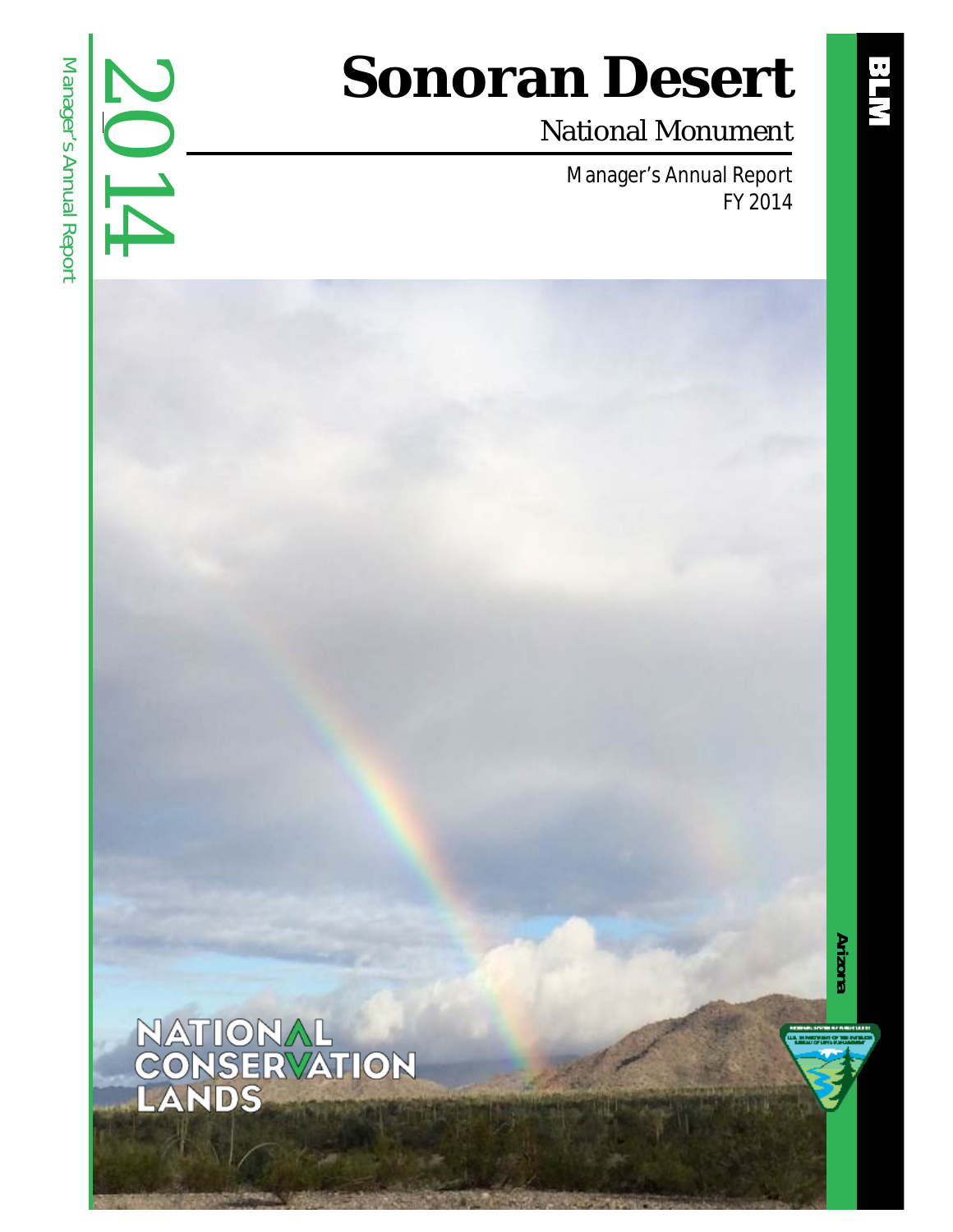### Table of Contents

|       | 1 Sonoran Desert Profile                      | $\mathbf{2}$ |
|-------|-----------------------------------------------|--------------|
|       | 2 Planning and NEPA                           | 6            |
|       | 3 Year's Projects and Accomplishments         | 8            |
|       | 4 Science                                     | 14           |
|       | $5$ Resources, Objects, Values, and Stressors | 16           |
|       | 6 Summary of Performance Measures             | 26           |
| $7\,$ | Manager's Letter                              | 27           |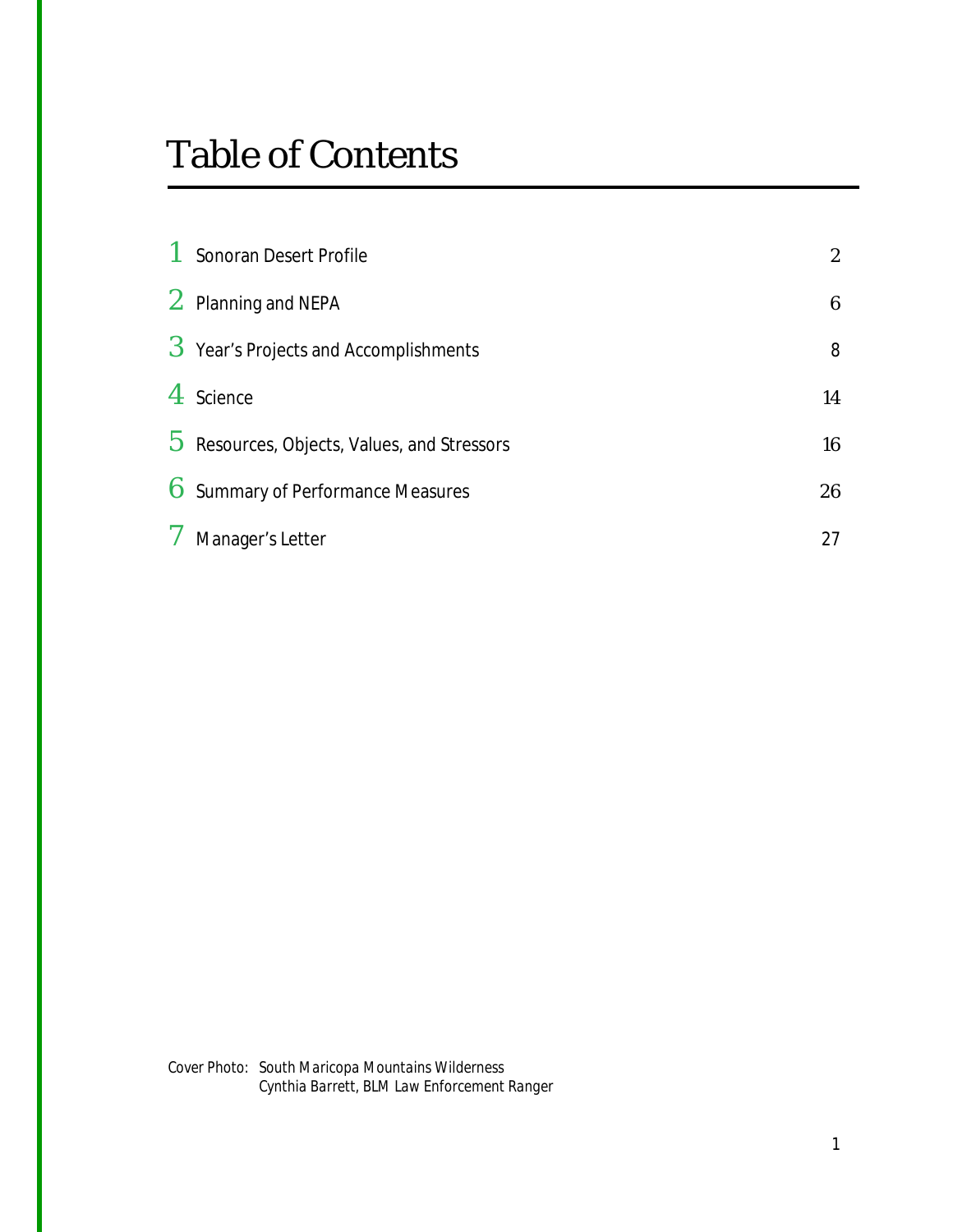# Sonoran Desert Profile

#### **Designating Authority**

1

| <b>Designating Authority:</b> | Presidential Proclamation 7397, Establishment of the<br>Sonoran Desert National Monument |  |
|-------------------------------|------------------------------------------------------------------------------------------|--|
| Date of Designation:          | January 17, 2001                                                                         |  |

#### **If other legislation exists that has affected the management of the unit, list it here as well.**

Omnibus Public Land Management Act of 2009, Title II-Bureau of Land Management Authorizations, Subtitle A-National Landscape Conservation System. [Legislatively codified the BLM's National Landscape Conservation System]

National Defense Authorization Act for Fiscal Year 2000, Subtitle B-Withdrawals in Arizona, Section 3031. Barry M. Goldwater Range, Arizona. [Provided for relinquishment of certain portions of the Barry M. Goldwater Range, including "Area A" (or "Area 1," the Sand Tank Mountains) containing approximately 83,554 acres which subsequently became a portion of the Sonoran Desert National Monument. Public access to this area still is managed via a free access permit required by this legislation]

#### **Acreage**

| <b>Total Acres in Unit   BLM Acres</b> |         | <b>Other Fed. Acres</b> | <b>State Acres</b> | <b>Other Acres</b> |
|----------------------------------------|---------|-------------------------|--------------------|--------------------|
| 496,400                                | 486,400 | N/A                     | 3,900              | 6,100 (private)    |

#### **Contact Information**

| Unit Manager     | Phone            | E-mail           | <b>Mailing Address</b>                      |
|------------------|------------------|------------------|---------------------------------------------|
| David Scarbrough | $(623)$ 580-5651 | dscarbro@blm.gov | 21605 N. $7^{th}$ Ave.<br>Phoenix, AZ 85027 |

| <b>Field Office</b> | <b>IDistrict Office</b> | <b>State Office</b> |
|---------------------|-------------------------|---------------------|
| Lower Sonoran       | <b>Phoenix</b>          | Arizona             |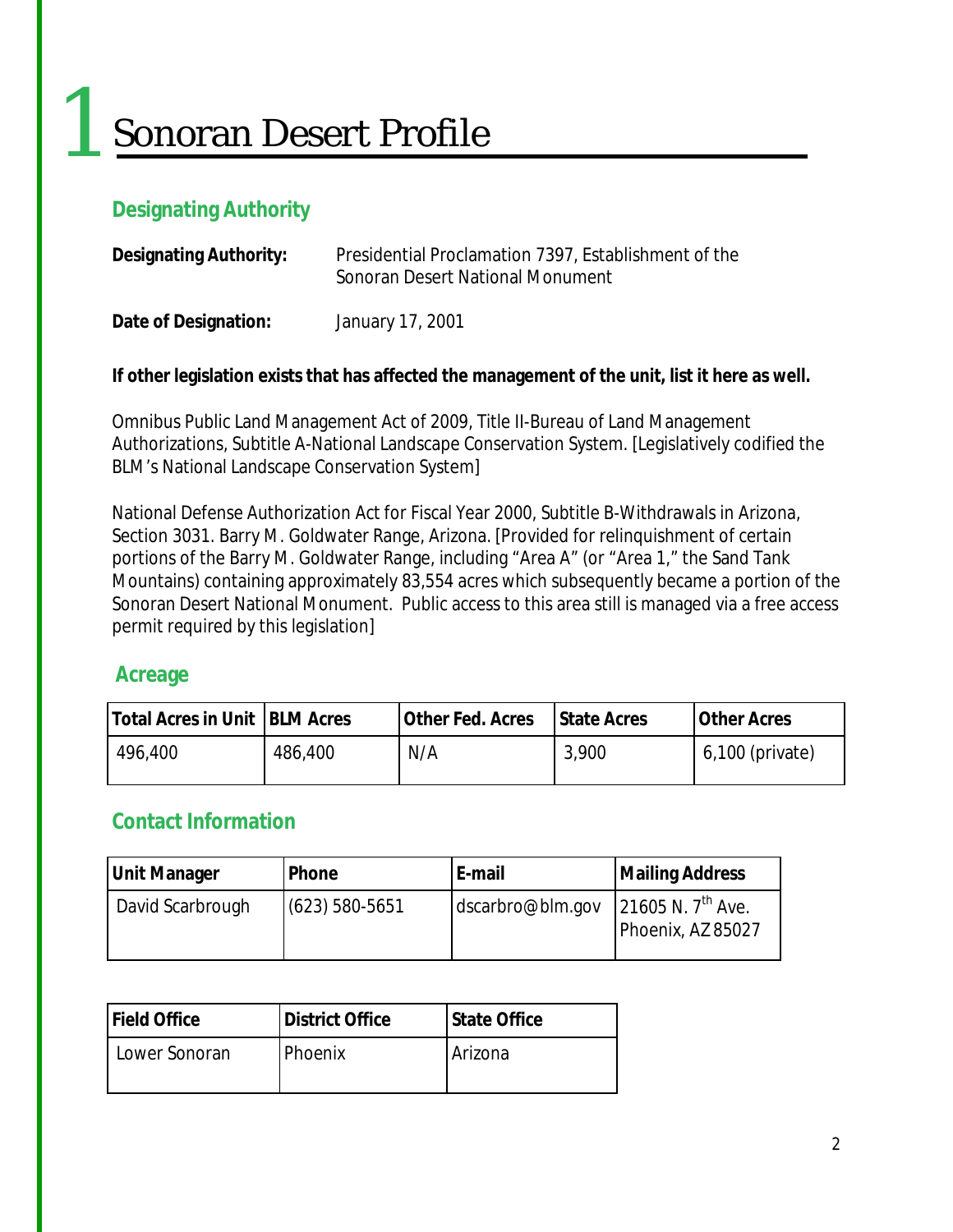### **Budget**

| Subactivity | Labor<br>(Base) | <b>Operations</b><br>(Base) | <b>Operations</b><br>(One-Time) $*$ | Subtotal    |
|-------------|-----------------|-----------------------------|-------------------------------------|-------------|
| 1210        | \$24,525        | \$16, 431                   | \$0                                 | \$40,956    |
| 1610        | \$9,918         | \$0                         | \$0                                 | \$9,918     |
| 1630        | \$0             | \$0                         | \$278,195                           | \$278,195   |
| 1640        | \$0             | \$0                         | \$113,350                           | \$113,350   |
| 1660        | \$16, 199       | \$984                       | \$0                                 | \$17,183    |
| 1711        | \$533,307       | \$85,322                    | \$0                                 | \$618,629   |
| Subtotal:   | \$583,989       | \$102,737                   | \$391,545                           | \$1,078,231 |

*\*Southern Arizona Project funding.*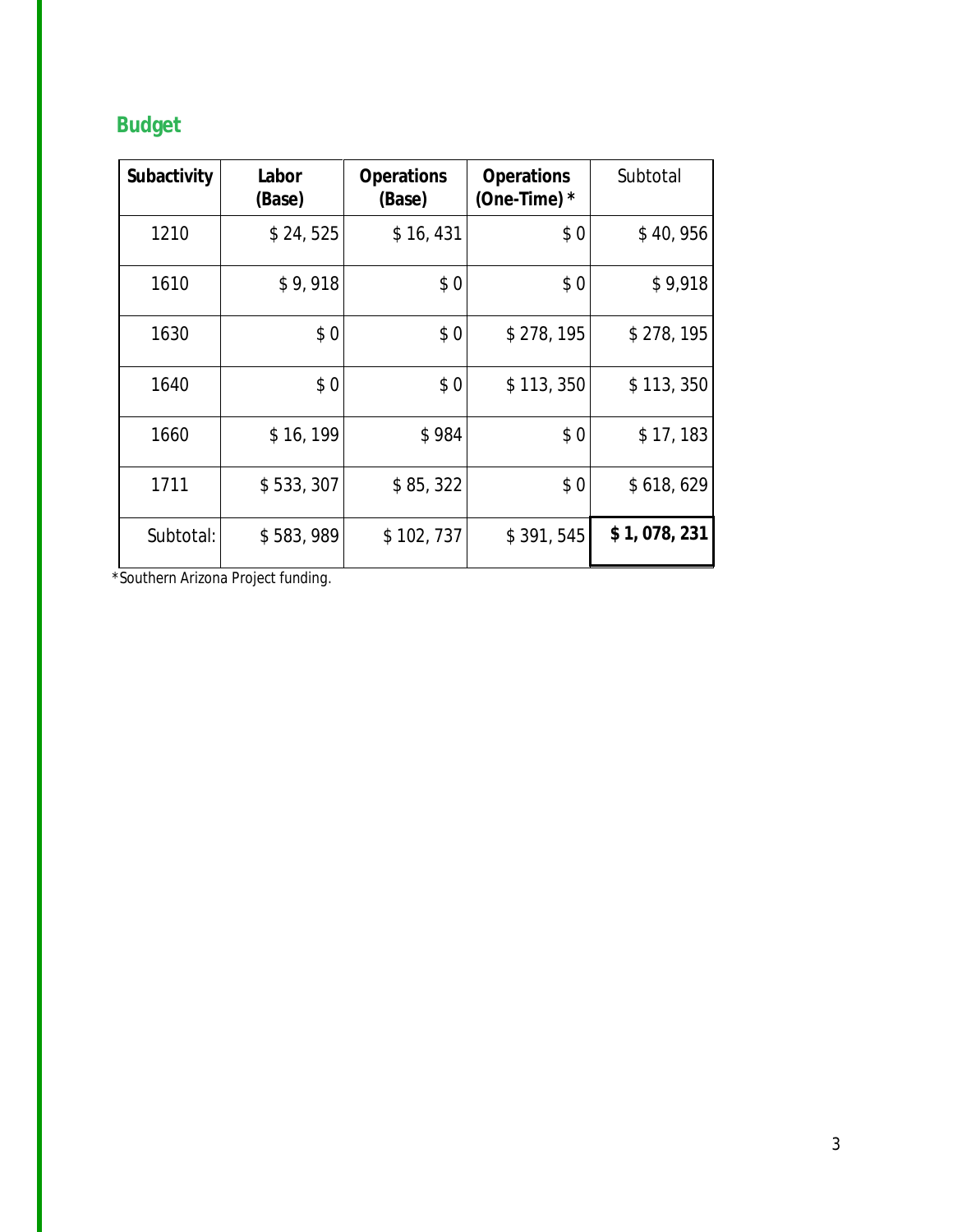

*General area map of the Sonoran Desert National Monument.*

#### **Managing Partners**

N/A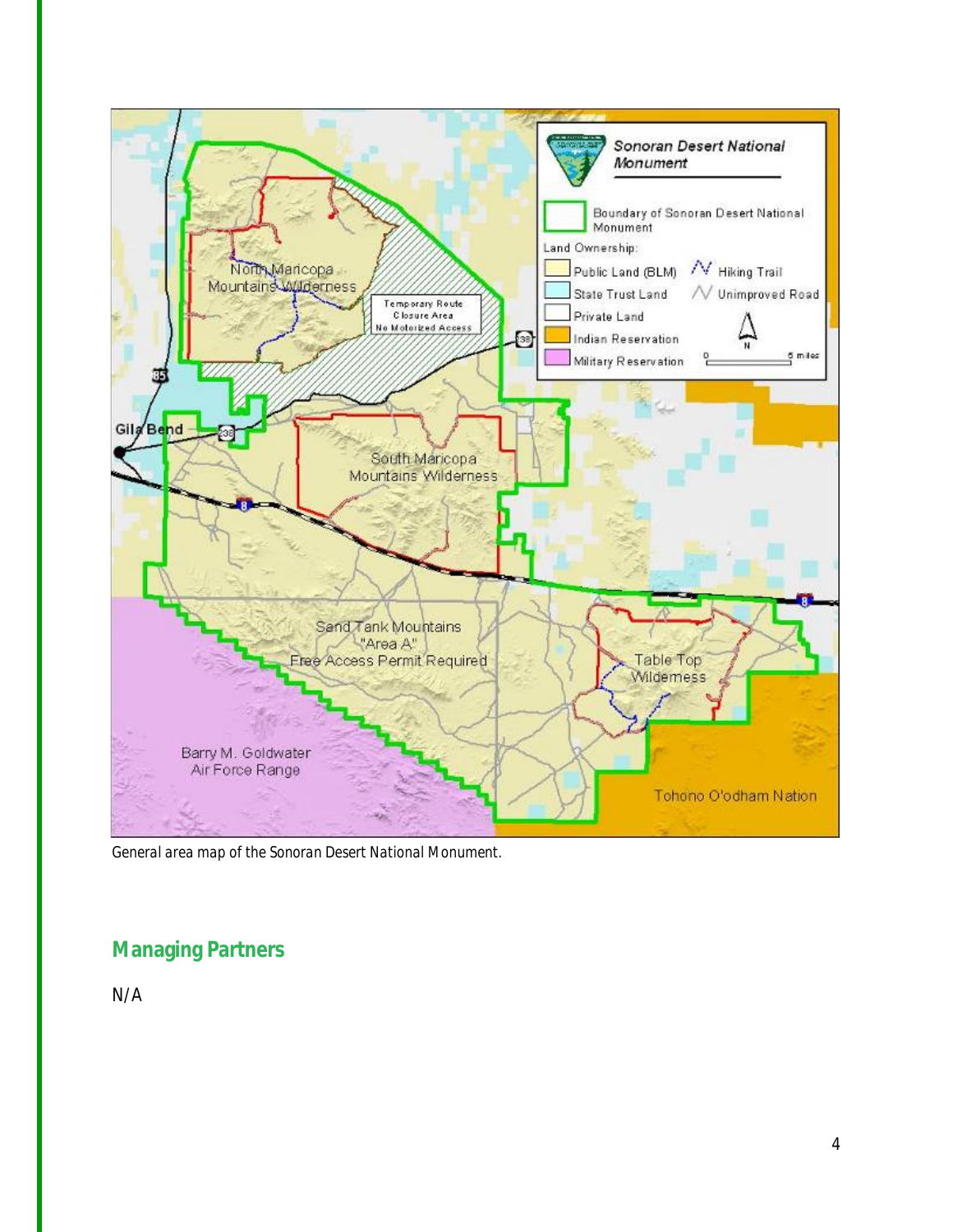#### **Staffing**

The manager for the Sonoran Desert National Monument reports to the Lower Sonoran Field Manager, and also is responsible for the Lower Sonoran Field Office as the Assistant Field Manager.

The current Lower Sonoran Field Office table of organization provides for 15 positions including the Field Manager and Assistant Field Manager/Monument Manager. The "lands and minerals" staff is supervised directly by the Field Manager, and the "resources" staff is supervised directly by the Assistant Field Manager/Monument Manager. The "resources" staff includes eight positions. Currently, six of these positions are filled and two are vacant and not funded. All staff of the Lower Sonoran Field Office works both on the monument and the remaining public lands of the field office. The Monument Manager and Park Ranger spend approximately 90% of their time on monument issues; other staff approximately 20% on the monument.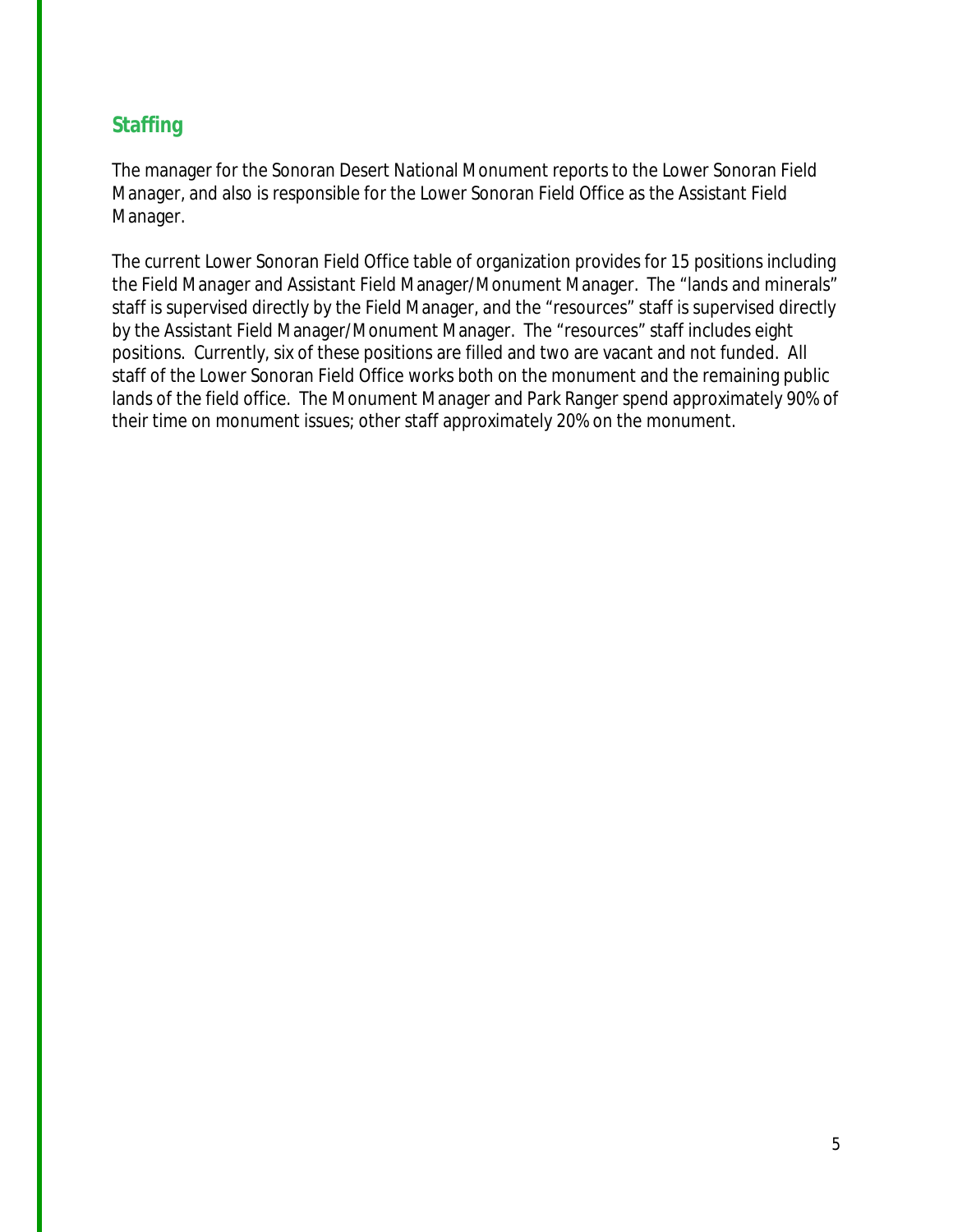### Planning and NEPA 2

#### **Status of RMP**

The Record of Decision and Approved Resource Management Plan (RMP) for the Sonoran Desert National Monument was completed by signature of the BLM-Arizona State Director on September 14, 2012.

#### **Status of Activity Plans**

A Travel Management Plan for the Sonoran Desert National Monument was completed by signature of the Lower Sonoran Field Manager on September 14, 2012.

#### **Status of RMP Implementation Strategy**

A five-year RMP implementation strategy was completed during fiscal year 2014.

#### **Key NEPA Actions and/or Project Authorizations**

1. "Southern Arizona Project: Vehicle Barriers and Route Reclamation, South Maricopa Mountains Wilderness," NEPA No.: DOI-BLM-AZ-P040-2014-0001-DNA, February, 2014.

The purpose of the project proposal was to provide protection of the wilderness values of the South Maricopa Mountains Wilderness and of monument objects of the Sonoran Desert National Monument (SDNM). The need stemmed from increased vehicle incursions, proliferation of vehicle routes and foot trails, and accumulations of trash related to illegal human and drug smuggling. The project intended to obstruct illegal vehicle traffic through the South Maricopa Mountains Wilderness, clean-up accumulations of trash, and restore illegal vehicle routes, foot paths, and other areas of disturbance to as near a natural condition as possible. This project was part of a larger BLM strategy to improve resource conditions within the SDNM to remove trash and improve natural and cultural resource values.

The project constructed two vehicle barriers in the South Maricopa Mountains Wilderness. The barriers were constructed of natural materials (large boulders obtained on site) and acted to obstruct passage by vehicle on a former vehicle route that bisected the South Maricopa's in a south-to-north direction prior to passage of the Arizona Desert Wilderness Act. In recent years, this route has increasingly been used in the commission of illegal human and drug smuggling activities. During fiscal year 2013 the BLM constructed two barriers of native rock at this location using hand crews and tools only. These barriers were since breached, and under this project the boulder barriers were "scaled-up." Access within wilderness by vehicle and a "sky track" lift was required to complete the project. No new route construction occurred.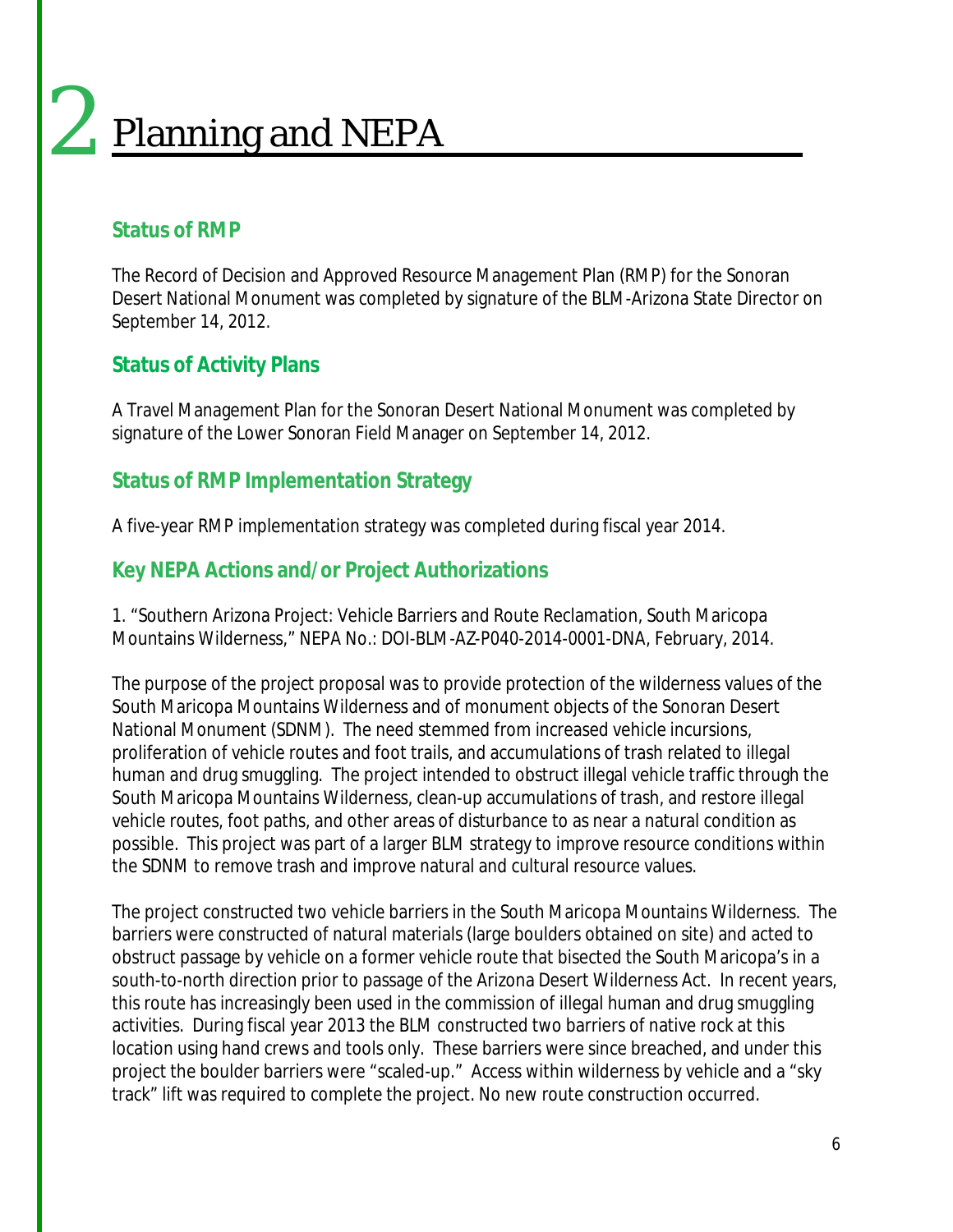

*Construction of rock vehicle barrier. Completed barrier.*

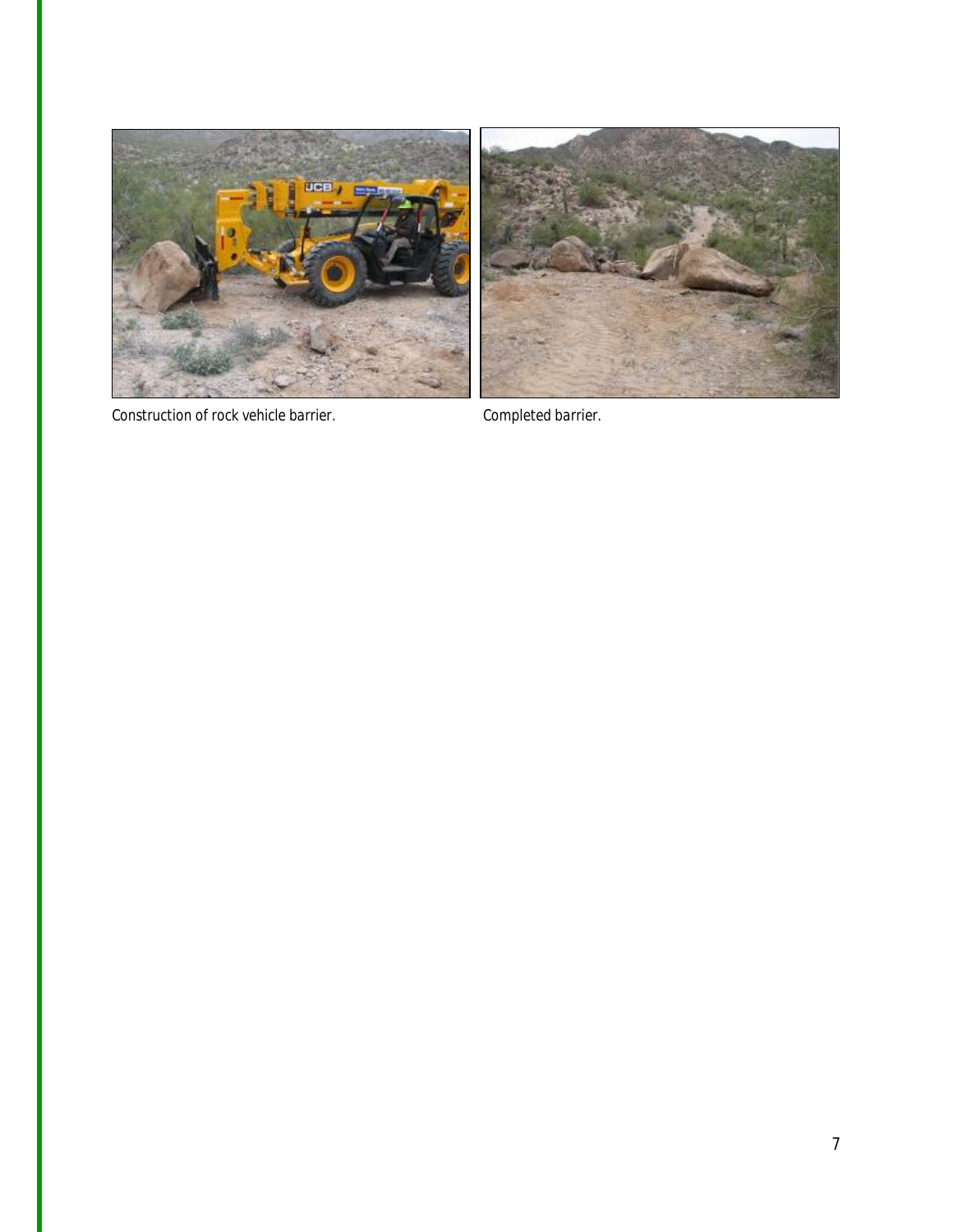## Year's Projects and Accomplishments 3

#### **General Accomplishments**

General accomplishments during fiscal year 2014 included completion of a five-year resource management plan implementation strategy, continuing progress on "Operation Reclaim Our Arizona Monuments" (Operation "ROAM"), implementation of "Project Daylight," continuing progress with the Sonoran Landscape Initiative in partnership with Tread Lightly! (to address the issue of recreational target shooting in the Sonoran Desert region), and continuing progress with ongoing partnership agreements with Northern Arizona University. These efforts are discussed in greater detail elsewhere in this report.

Visitor days for the SDNM in fiscal year 2014 were estimated to be 8,313, an 18% increase over visitation for fiscal year 2013 (7,021 visitor days).

#### **Current Areas of Focus**

The management issues and annual program of work for the Sonoran Desert National Monument have remained consistent for the past several years, with the exception that land use planning was completed in fiscal year 2012. The major issues include illegal human and drug trafficking — and the resultant impacts to natural resources of the Sonoran Desert National Monument, recreational target shooting, litigation stemming from decisions made in the recently completed land use plan for the Sonoran Desert National Monument, and an ongoing "temporary" route closure that restricts public vehicle access to popular areas of the monument.

#### Illegal human and drug trafficking

During the past several years, certain parts of the Sonoran Desert National Monument and adjacent public lands of the Lower Sonoran Field Office have experienced increased levels of illegal immigration and smuggling of undocumented aliens, and of trafficking in illegal drugs and weapons. Typically, individuals and gangs involved in these activities move people and illegal drugs north into the United States from the Republic of Mexico, crossing federally administered lands of numerous jurisdictions including the National Park Service, U.S. Fish and Wildlife Service, Department of Defense, and the BLM, as well as those of the extensive Tohono O'odham Nation (Papago Indian Reservation) and Arizona State Trust and private lands.

Impacts resulting from illegal human and drug trafficking are addressed by operational funding provided through the "Southern Arizona Project." On the Sonoran Desert National Monument (and Ironwood Forest National Monument) this funding is used for Operation "Reclaim Our Arizona Monuments" (Operation "ROAM"). Operation ROAM began in fiscal year 2011 and has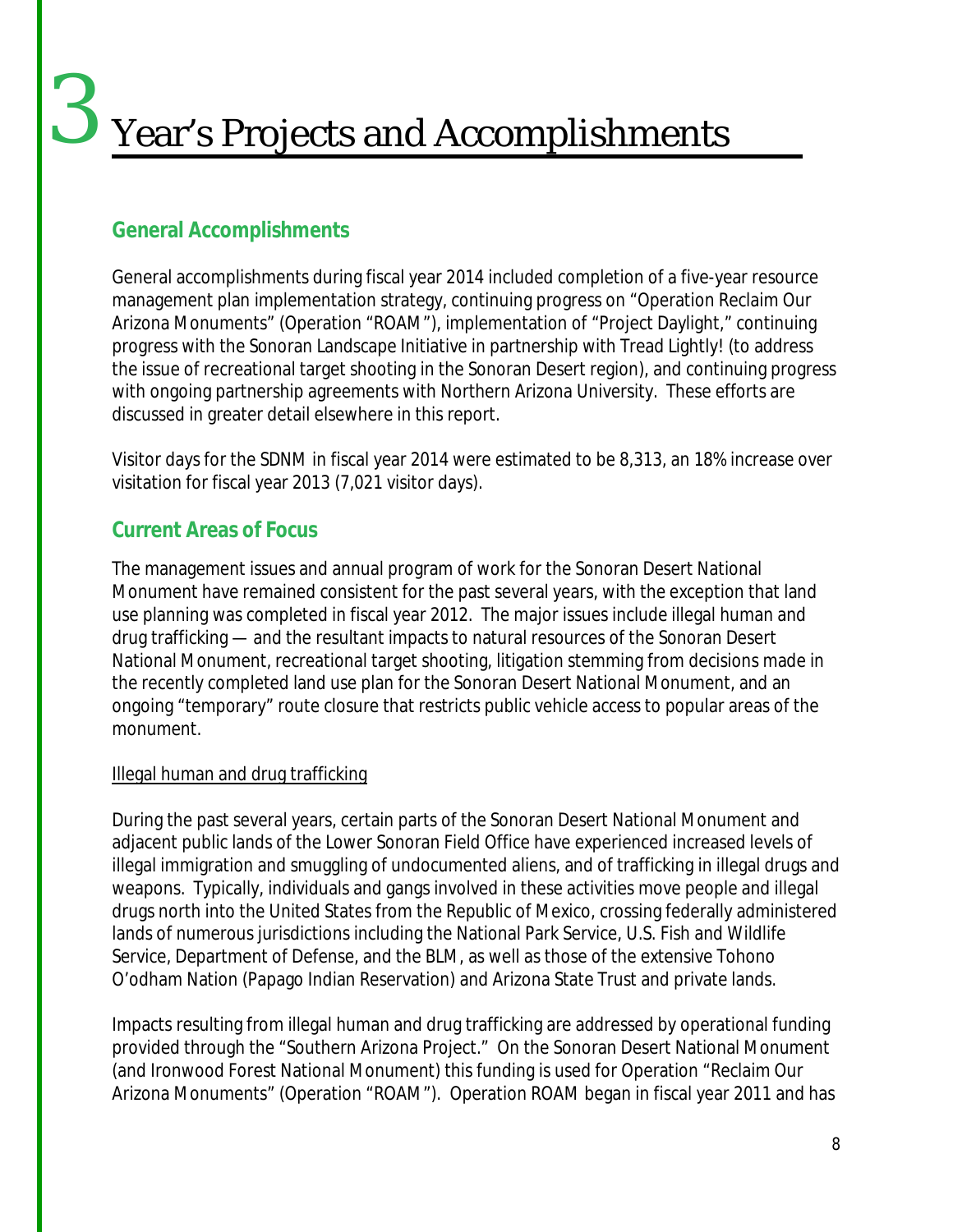remained the primary workload for monument staff. During Operation ROAM, the BLM increases law enforcement staffing on the Sonoran Desert National Monument for two week periods, or "surges," during the cool weather season from October –May. Resource remediation work is conducted concomitantly with the increased law enforcement presence providing security. During fiscal year 2014 six law enforcement surges were conducted. During these periods, youth crews and BLM staff removed 6 tons of trash, one abandoned vehicle, four abandoned bicycles, and two automotive tires from the Sonoran Desert National Monument. Additionally, 16.8 miles of illegal vehicle routes were blocked and remediated to the extent possible.

The graphs provided below summarize some of the results of these efforts over the past several years. A decreasing trend in the amount of trash and other impacts year-over-year can be discerned, with the exception of "miles of illegal routes reclaimed." This is due to BLM's ability to move its field efforts to focus more on remediating illegal vehicle routes as other impacts are brought under control. During fiscal year 2014, Operation ROAM also completed projects outside of the SDNM on adjacent public lands of the Lower Sonoran Field Office, with an additional 32.4 tons of trash removed and 19.7 miles of illegal vehicle routes remediated.





During the course of these illegal activities smugglers often use thickets of trees and heavy brush along Interstate 8 to hide and await pick-up by vehicles. In addition to the refuse that accumulates at these areas of concealment and load-out points, these illegal activities also pose substantial public safety hazards – such as when load-out operations disrupt traffic or when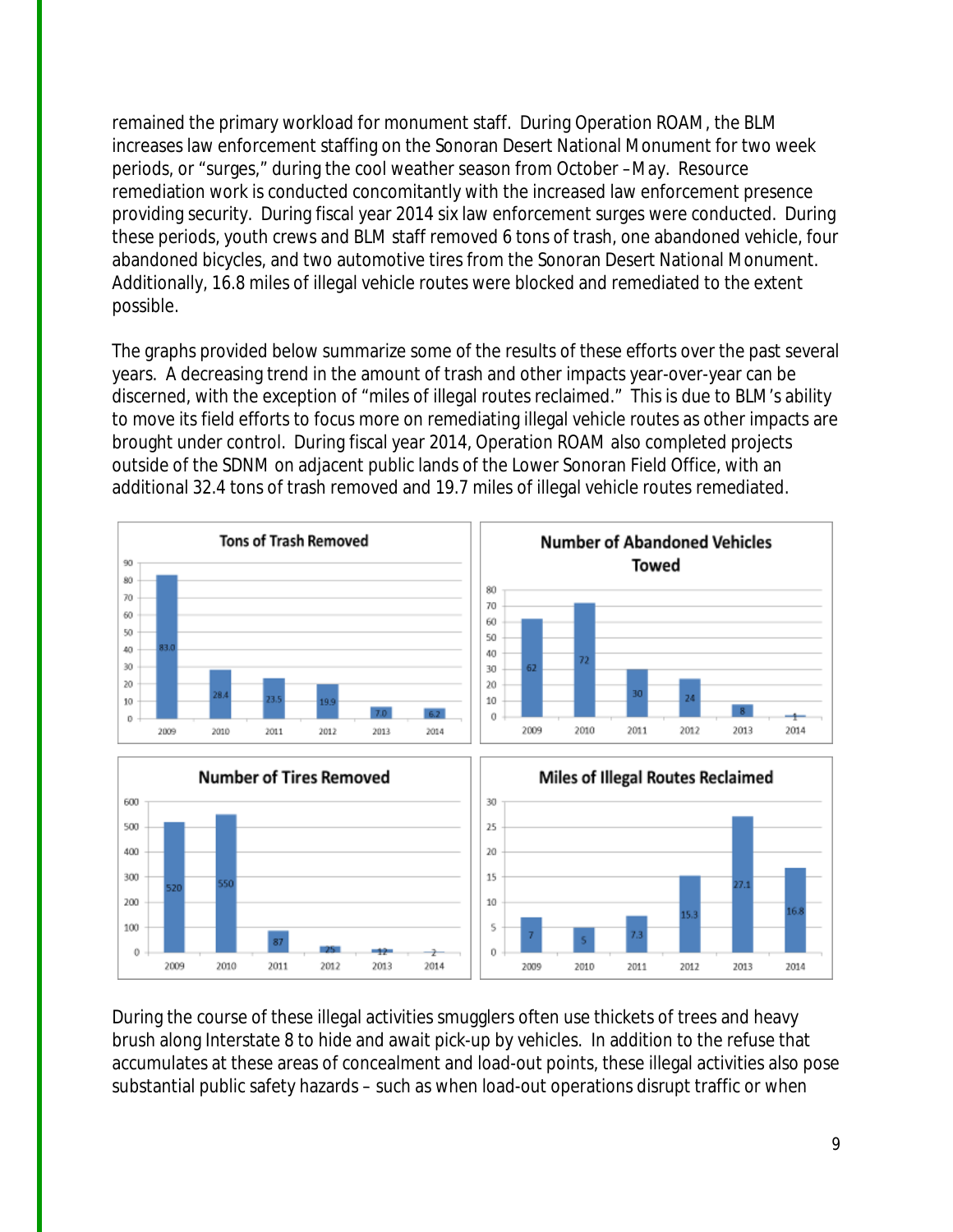citizens stopped on the road shoulder are exposed to concealed criminals. Substantial hazards are also posed to state and federal agency employees working in the area (such as highway maintenance crews), and to law enforcement officers engaged in assisting the public as well as in suppressing these criminal activities.

Project Daylight was initiated to reduce threats to public and employee safety by improving visibility within the Interstate 8 right-of-way and nearby areas of public lands; limit the availability of areas of concealment adjacent to Interstate 8; enhance the ability of law enforcement agencies to suppress criminal activity along Interstate 8; and improve and maintain resource conditions where illegal activities have caused damage. Environmental analysis for the project was completed in fiscal year 2013, and in fiscal year 2014 field implementation was begun. The project pruned and thinned dense shrubbery at three critical locations along Interstate 8 in partnership with the Arizona Department of Transportation, Arizona Department of Corrections, and Arizona Conservation Corps. The adjacent photos illustrate the work that was accomplished. Initial reports from law enforcement staff indicate that the project has been successful in reducing the amount of criminal activity at these locations.





*Smuggling "lay-up" site adjacent to Interstate 8. Field crews clearing brush adjacent to Interstate 8.*



*Dense vegetation "before." Dense vegetation "after."*

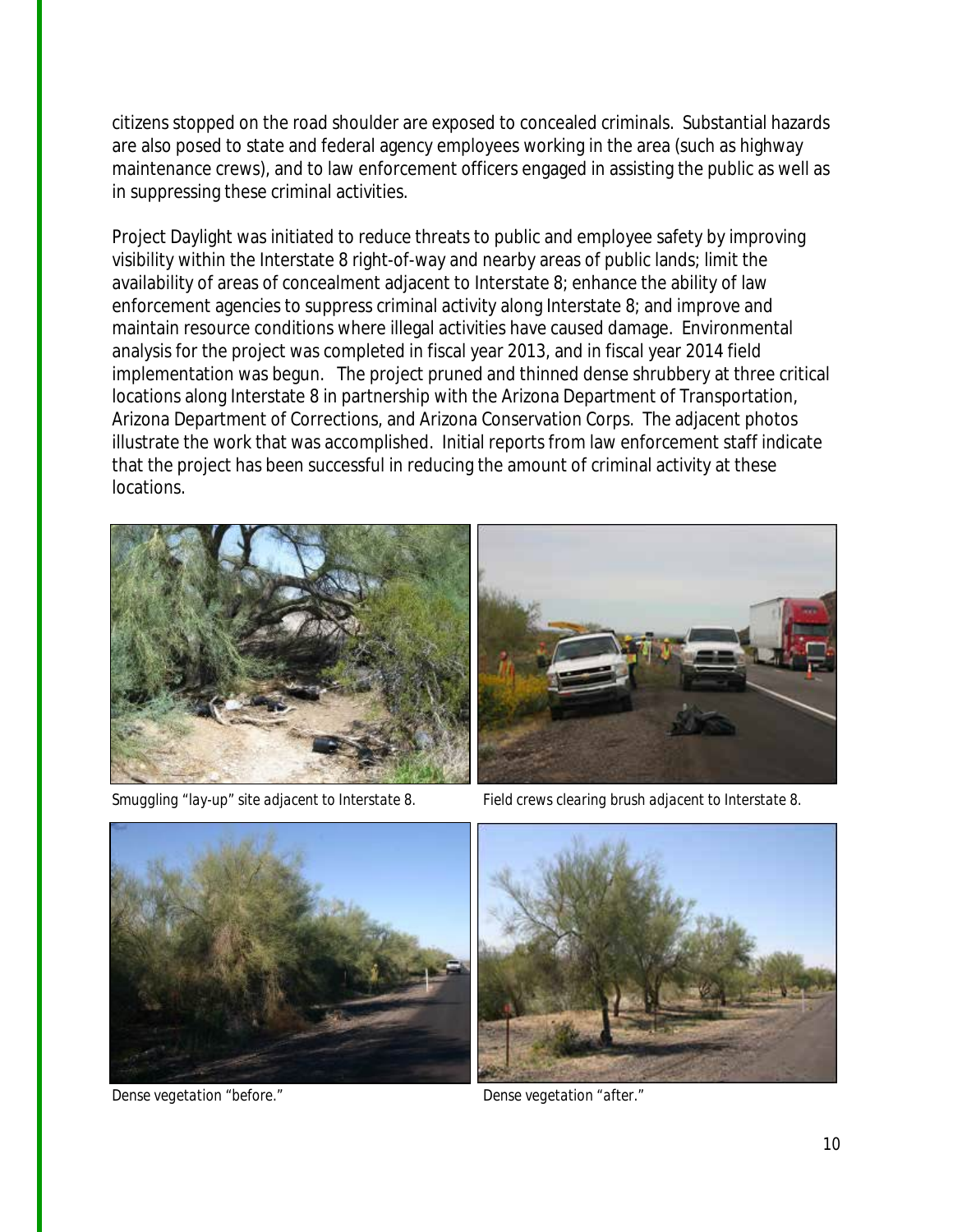#### Recreational Target Shooting

During the completion of the land use plan for the Sonoran Desert National Monument the issue of recreational target shooting became quite controversial. Although during the draft stages of the resource management plan the BLM had considered closing the monument to target shooting, the decision ultimately was to leave the monument open to target shooting and to engage with the recreational target shooting community to address issues that often accompany this activity. To this end, the BLM entered into a partnership agreement with Tread Lightly! to facilitate this outreach effort. Using Tread Lightly!'s "Respected Access is Open Access" educational platform, a stakeholder group consisting of agency, non-governmental, and private entities was formed. Additionally, Tread Lightly! began developing educational materials such as brochures, posters, billboards and other media focused on the target shooting issue. This effort promises to be a major focus for the Sonoran Desert National monument in the years ahead.



*"Respected Access is Open Access" billboard near* SDNM.

#### Litigation

The Sonoran Desert National Monument currently is defending two decisions from its recently completed land use plan in United States District Court for the District of Arizona. These are related to decisions involving livestock grazing (*Western Watersheds Project and Sierra Club v. Bureau of Land Management*) and recreational target shooting (*National Trust for Historic Preservation, et al., v. Bureau of Land Management*) on the monument.

#### "Temporary" Route Closure

During 2008 approximately 88 miles of vehicle routes were closed to motor vehicles on the Sonoran Desert National Monument. This action was taken due to damage resulting from rampant off-road use of motor vehicles, and was expected to last two to three years. The BLM has since made great strides in remediating the damage; however, the area remains closed to vehicles due to lack of staffing to produce an activity plan for the development of modest facilities and access improvements that are believed necessary to prevent the recurrence of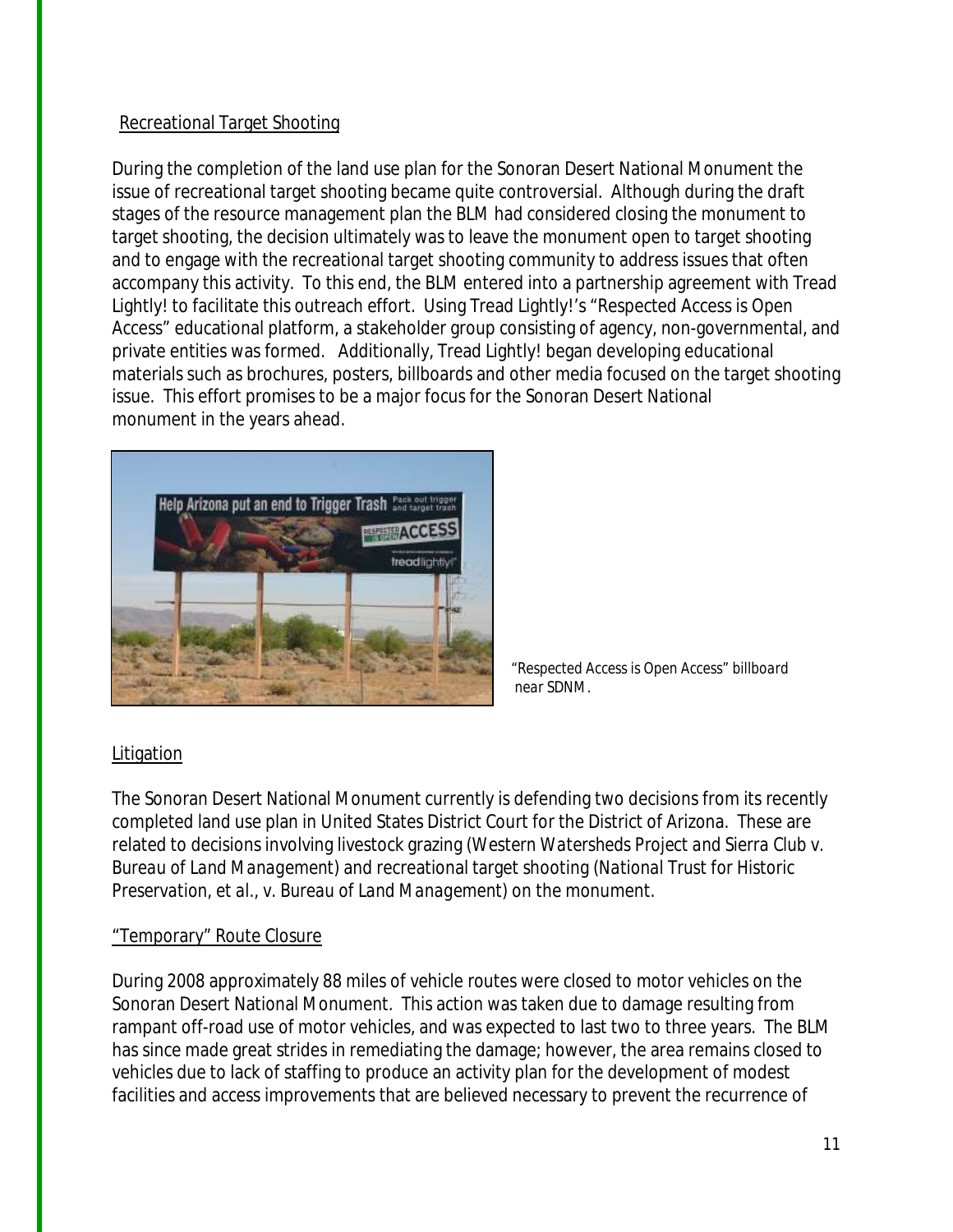such damage when the area is re-opened for public vehicle use. This plan is believed necessary for the BLM to remain in compliance with the regulations at 43 Code of Federal Regulations 8341.2, under which the closure was put into place, and is believed to be of critical importance to the future management of the monument.

#### **Education, Outreach, and Interpretation**

Education and outreach conducted by monument staff included presentations at Operation ROAM law enforcement briefings, work crew orientations, gatherings of volunteers such as boy scout troops and others involved in clean-up projects; tours of the monument for various Washington and State office officials, and meetings with other agencies. During fiscal year 2014 the Sonoran Desert National Monument brochure was republished in a slightly edited version and is the monument's primary means of providing information to the public.

As discussed above, the BLM has entered into a partnership agreement with Tread Lightly! to develop an education and outreach program to recreational target shooters in south-central Arizona. This project has yielded the development of new brochures, posters, and billboards conveying a "Respected Access is Open Access" message fine-tuned for this recreation community. Additional projects under consideration include point-of-sale distribution of educational materials, radio public service announcements, and additional stakeholder meetings.

The Sonoran Desert National Monument Park Ranger engages the public on a weekly basis to provide information, education, directions, and regulatory information on a wide variety of topics to a diverse group of visitors.

#### **Partnerships**

The Sonoran Desert National Monument is fortunate to have several long-lasting partnerships, particularly with the Geography, Planning, and Recreation Department at Northern Arizona University (NAU). Beginning in 2003, NAU has been helping the BLM with recreation impact site evaluation and monitoring, and later with developing remote sensing technologies and methods for evaluating impacts on the monument. More will be said about these projects in the section on "Science" below.

The Sonoran Desert National Monument works closely with the Arizona Conservation Corps, a non-profit organization devoted to providing training and employment to youth and at-risk youth in Arizona. This organization provides the primary labor force for Operation ROAM and other field projects conducted on the monument.

During the development and implementation of Project Daylight, the Sonoran Desert National Monument worked closely with the Arizona Department of Transportation and Arizona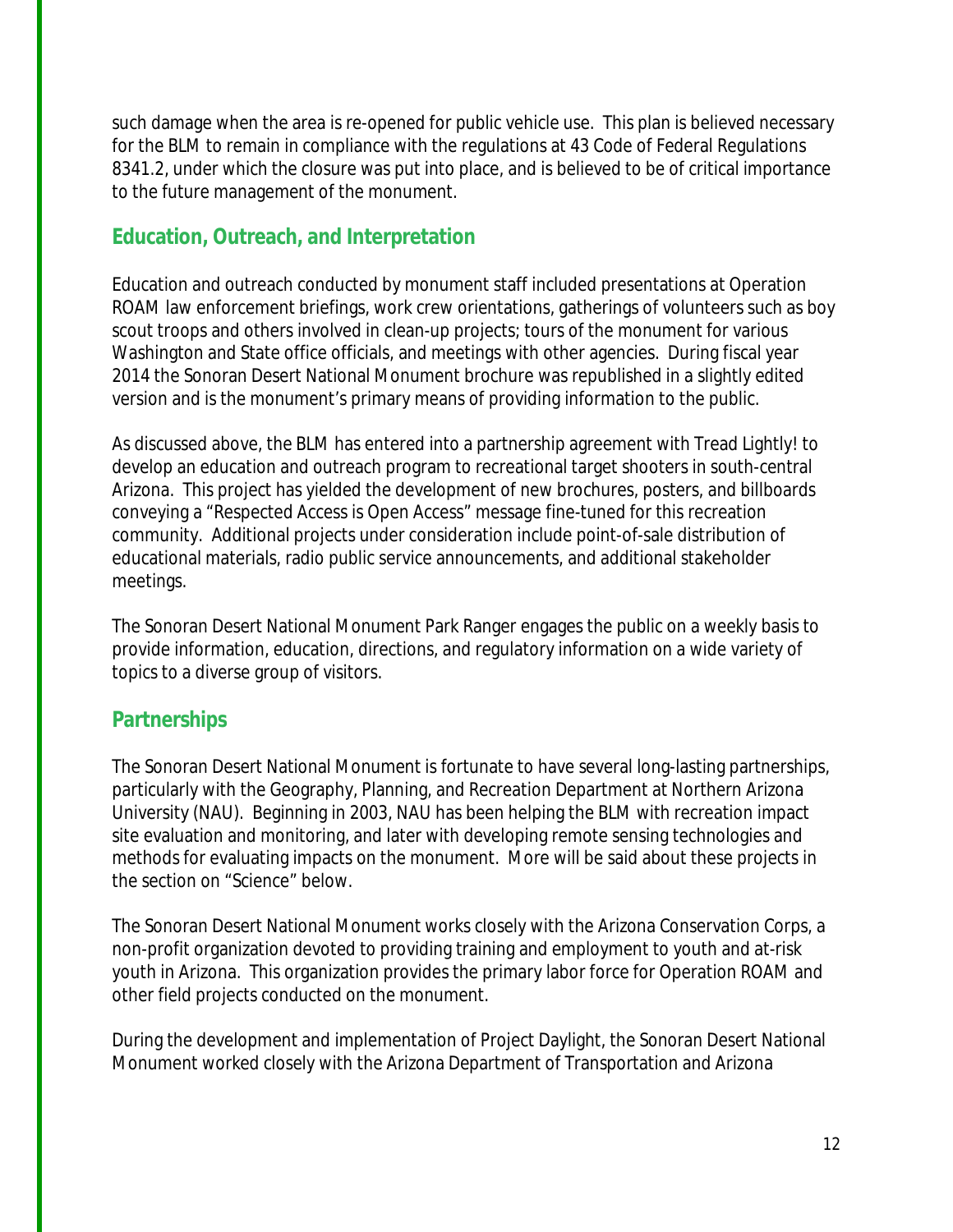Department of Corrections, and has partnership agreements with the Arizona Game and Fish Department and the Friends of the Sonoran Desert National Monument.

#### **Volunteers**

During fiscal year 2014, the SDNM co-sponsored a volunteer project to clean up target shooting related debris at "Box Canyon" in partnership with the Arizona Game and Fish Department and Tread Lightly!. Volunteers contributed approximately 1,096 hours during this project (137 volunteers x 8 hours each). Box Canyon is a popular target shooting site located adjacent to the eastern boundary of the SDNM.

#### **Land (or Interests in Land) Acquisitions**

N/A.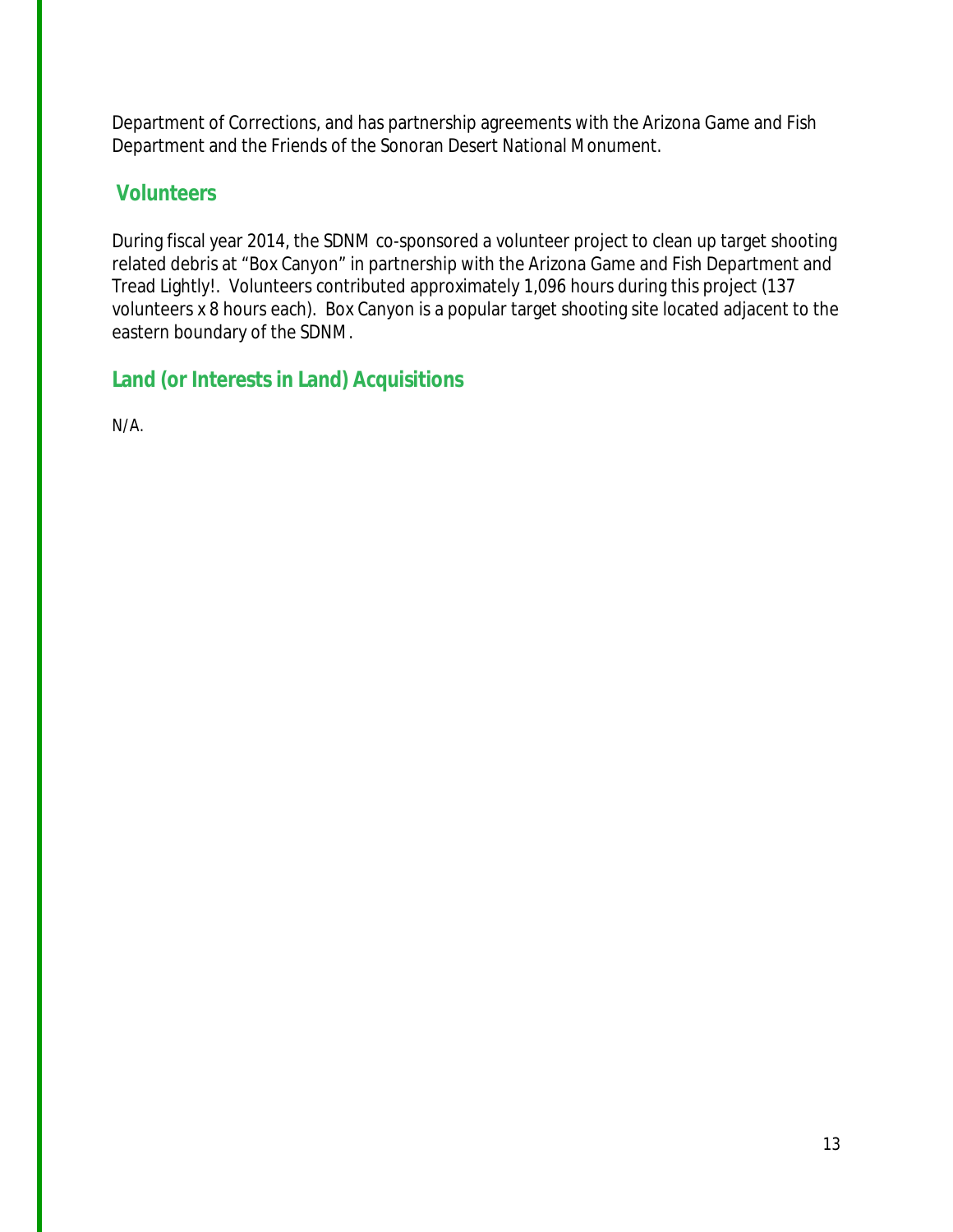## Science 4

#### **Science**

Recreation Impact Monitoring. Conducted in partnership with Northern Arizona University, this project began in 2003 with the goal of identifying and monitoring impacts from recreation activities on the Sonoran Desert National Monument. The monument has been inventoried to



establish a baseline of recreation impacts, and these sites have been monitored to detect changes over time. The next milestone is the development of management standards to which the monument would be adaptively managed under a "Limits of Acceptable Change" concept that responds to deviations from the established management standards.

*Recreation impact monitoring report*

Remote Sensing. Conducted in partnership with Northern Arizona University, this project began in 2010 with the goal of developing technical specifications and protocols for effectively

using remote sensing technologies to identify, measure, and monitor impacts to the Sonoran Desert National Monument. The project initially focused on impacts resulting from illegal smuggling activities; however, it is now broadening its approach to the development of baseline image data, travel inventory and management, vegetation mapping, and other innovative studies.



*Travel routes mapped by visibility, Table Top Wilderness, SDNM*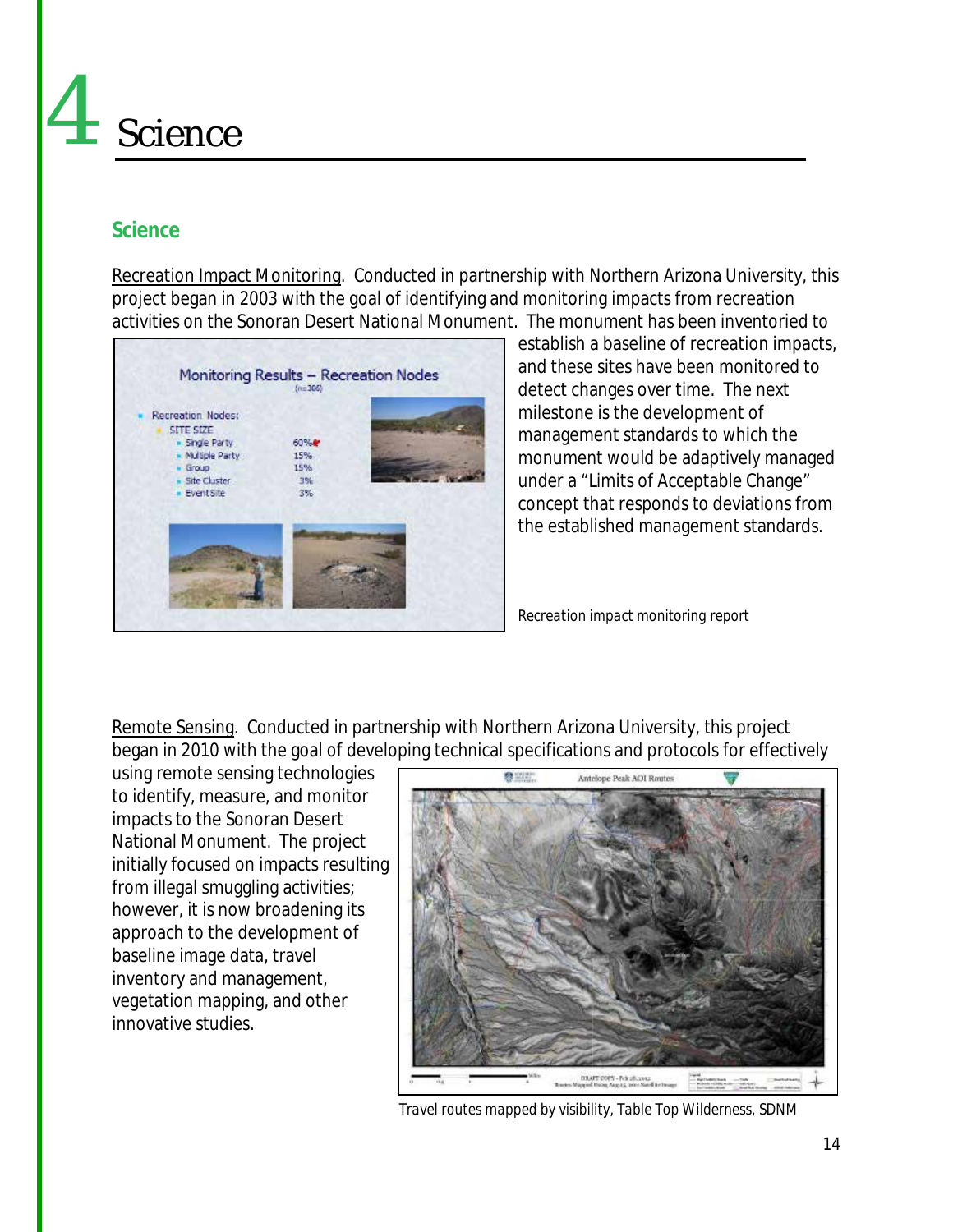Wildlife Corridor Validation. Conducted in partnership with the Arizona Game and Fish Department, this project began in 2011 with the goal of validating Geographic Information System (GIS) derived wildlife movement corridors used in land use planning with actual wildlife



movements in the field. The project captured two mountain lions and fitted them with satellite enabled tracking collars. These lions have since perished; however, initial results were highly interesting and seem to indicate that at least one GIS modeled wildlife movement corridor was validated by actual movements in the field. The project expects to field more tracking collars in FY2014 and FY2015.

*Radio-collared mountain lion on SDNM*

Science Plan. A science plan for the Sonoran Desert National Monument has not yet been started.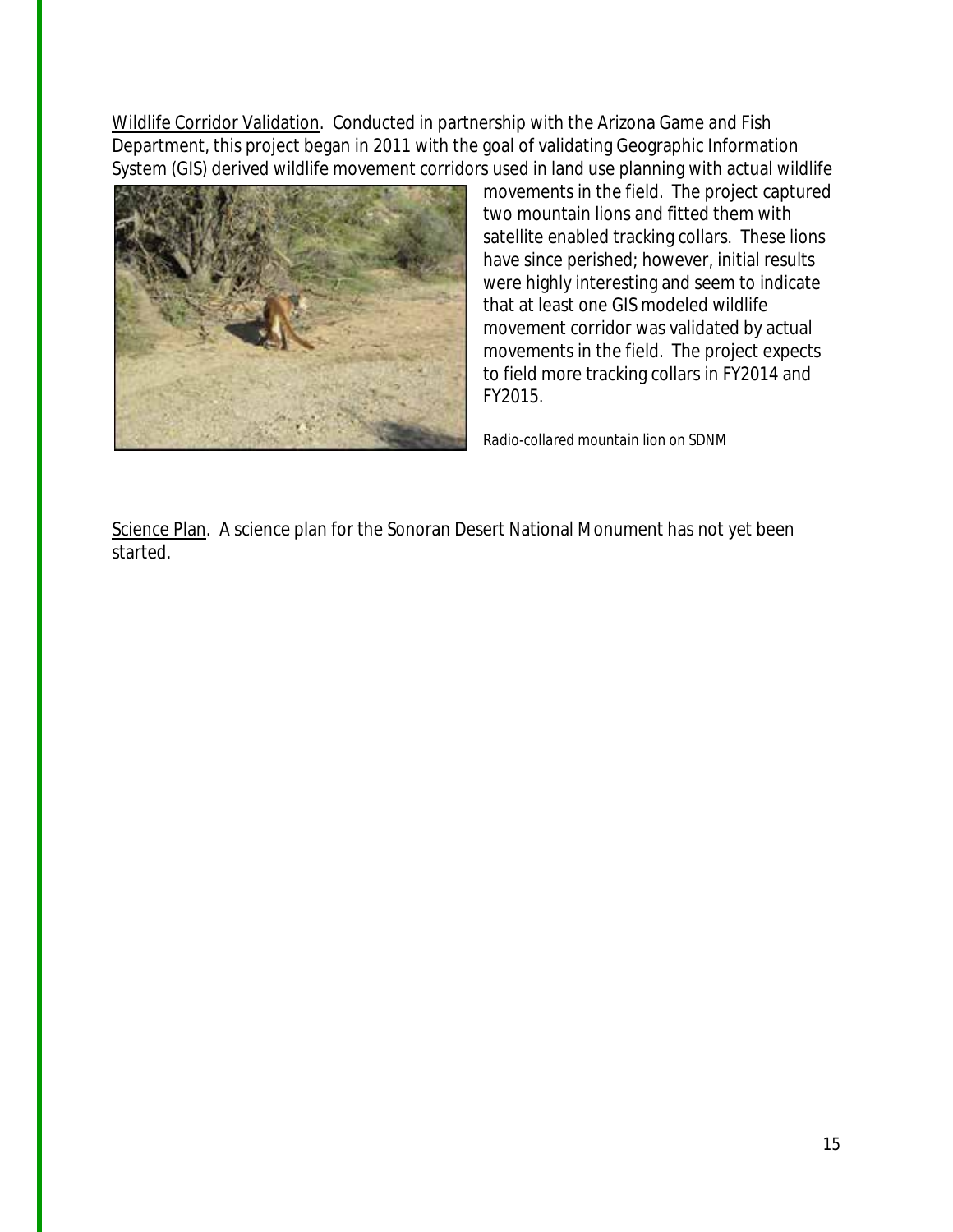## Resources, Objects, Values, and Stressors 5

During the development of the resource management plan for the Sonoran Desert National Monument, eight "objects" were identified for the monument as described in Presidential Proclamation 7397. The following descriptions of these objects are taken verbatim from Presidential Proclamation 7397:

#### Functioning Desert Ecosystem

"The Sonoran Desert National Monument is a magnificent example of untrammeled Sonoran Desert landscape. The area encompasses a functioning desert ecosystem with an extraordinary



array of biological, scientific, and historic resources. The most biologically diverse of the North American deserts, the Monument consists of distinct mountain ranges separated by wide valleys, and includes large saguaro cactus forest communities that provide excellent habitat for a wide range of wildlife species."

*Photo by Bob WIck*

#### **"Functioning Desert Ecosystem" Status and Trend Table**

| Status of Resource, Object, or Value | <b>Trend</b> |
|--------------------------------------|--------------|
| Good.                                | Stable.      |

**"Functioning Desert Ecosystem" Inventory, Assessment, Monitoring Table**

| <b>Acres in Unit</b> |                                                  | Acres Inventoried   Acres Possessing Object | <b>Acres Monitored in FY14</b>                                                                                                                                                                        |
|----------------------|--------------------------------------------------|---------------------------------------------|-------------------------------------------------------------------------------------------------------------------------------------------------------------------------------------------------------|
| 486,400              | $486,400 -$ Land<br>Health<br><b>Assessments</b> | 486,400                                     | 252,500 acres monitored<br>for Land Health<br>Assessment per Arizona<br>standards for Rangeland<br>Health.<br>157,700 acres of<br>wilderness in three units<br>monitored for wilderness<br>character. |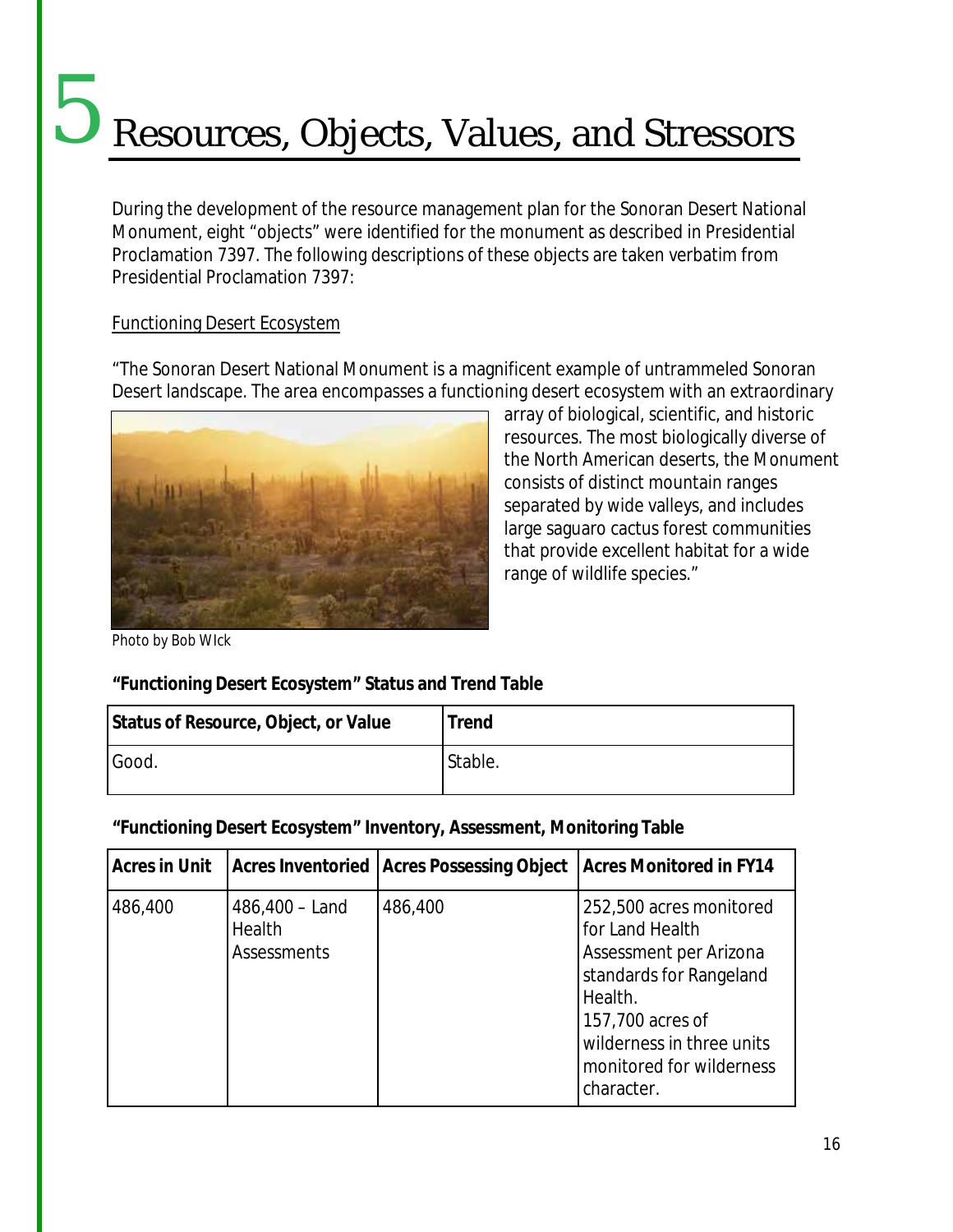#### **Stressors Affecting "Functioning Desert Ecosystem"**

No overt threat to the functioning desert ecosystem of the Sonoran Desert National Monument as described in 2001 is evident. Although impacts from invasive weeds, illegal human uses, and off-road use of vehicles are evident, these impacts appear at this time to be minor and there are no readily observable or known pathogens, climatic factors, or activities that would appear to threaten properly functioning biotic communities of the monument.

#### Diversity of Plant and Animal Species

"The Monument's biological resources include a spectacular diversity of plant and animal species. The higher peaks include unique woodland assemblages, while the lower elevation lands offer one of the most structurally complex examples of paloverde/mixed cacti association in the Sonoran Desert. The dense stands of leguminous trees and cacti are dominated by saguaros, paloverde trees, ironwood, prickly pear, and cholla. Important *Hedgehog Cactus* natural water holes, known as



tinajas, exist throughout the Monument. The endangered acuna pineapple cactus is also found in the Monument."

| Status of Resource, Object, or Value | <b>Trend</b> |
|--------------------------------------|--------------|
| Good.                                | Stable.      |

#### **"Diversity of Plant and Animal Species" Status and Trend Table**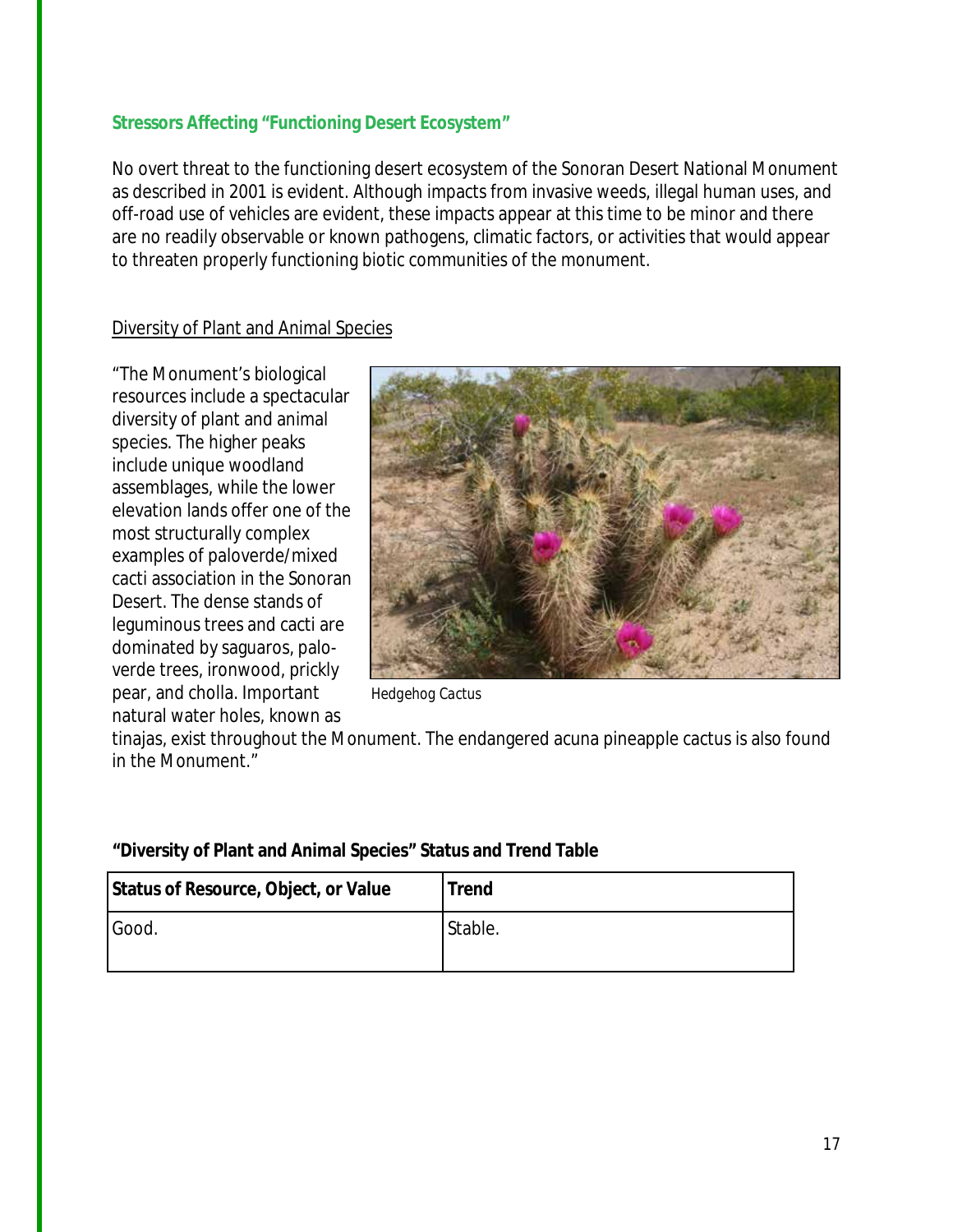| Acres in Unit |                                              |         | Acres Inventoried   Acres Possessing Object   Acres Monitored in FY14                                     |
|---------------|----------------------------------------------|---------|-----------------------------------------------------------------------------------------------------------|
| 486,400       | 486,400-Land<br>Health<br><b>Assessments</b> | 484,400 | 252,500 acres monitored<br>for Land Health<br>Assessment per Arizona<br>Standards for Rangeland<br>Health |

**"Diversity of Plant and Animal Species" Inventory, Assessment, Monitoring Table**

#### **Stressors Affecting "Diversity of Plant and Animal Species"**

No overt threat to the diversity of plant and animal species of the Sonoran Desert National Monument as described in 2001 is evident. Although impacts from invasive weeds, illegal human uses, and off-road use of vehicles are evident, these impacts appear at this time to be minor and there are no readily observable or known pathogens, climatic factors, or activities that would appear to threaten the diversity of plant and animal species of the monument.

#### Saguaro Cactus Forests

"The most striking aspect of the plant communities within the Monument are [sic] the abundant saguaro cactus forests. The saguaro is a signature plant of the Sonoran Desert.



Individual saguaro plants are indeed magnificent, but a forest of these plants, together with the wide variety of trees, shrubs, and herbaceous plants that make up the forest community, is an impressive site [sic] to behold. The saguaro cactus forests within the Monument are a national treasure, rivaling those within the Saguaro National Park."

*Saguaro Cactus*

#### **"Saguaro Cactus Forests" Status and Trend Table**

| Status of Resource, Object, or Value | <b>Trend</b> |
|--------------------------------------|--------------|
| Good.                                | Stable.      |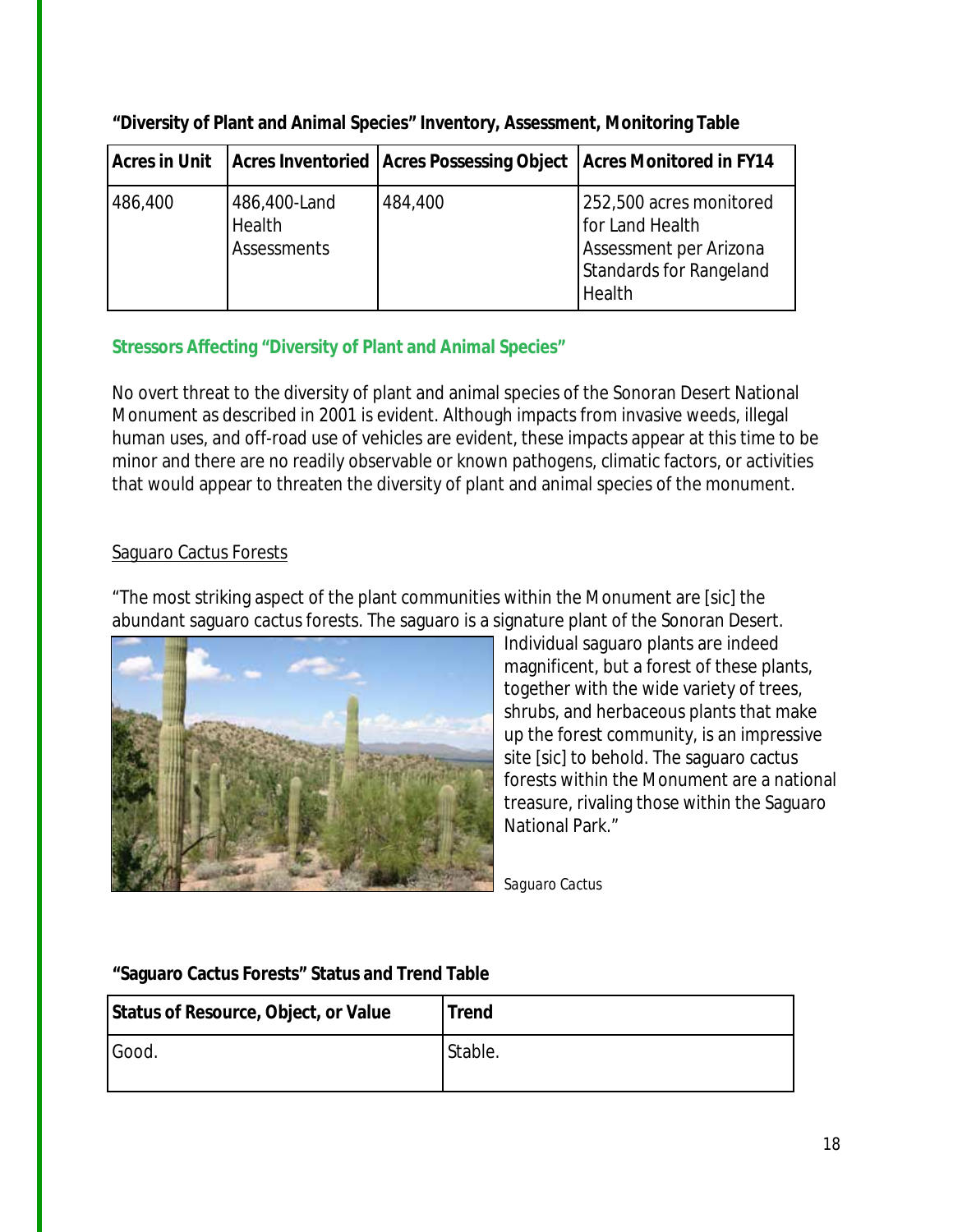| <b>Acres in Unit</b> |                                                                                                    | Acres Inventoried   Acres Possessing Object   Acres Monitored in FY14                                                       |                                                             |
|----------------------|----------------------------------------------------------------------------------------------------|-----------------------------------------------------------------------------------------------------------------------------|-------------------------------------------------------------|
| 486,400              | A system for<br>inventorying<br>"saguaro cactus<br>forests" has not<br>yet been put into<br>place. | 320,333 (area of<br>monument classified as<br>"Arizona Upland<br>Subdivision of Sonoran<br>Desertscrub Biotic<br>Province." | 87,338 acres monitored<br>during Land Health<br>Assessment. |

**"Saguaro Cactus Forests" Inventory, Assessment, Monitoring Table**

#### **Stressors Affecting "Saguaro Cactus Forests"**

Approximately 21,500 acres are not meeting Arizona Standard #3 for Rangeland Health ("productive and diverse upland and riparian-wetland communities of native species exist and are maintained"); 500 acres of this sum are not meeting standard due to livestock grazing and the remaining 21,000 are thought to not be meeting standard due to drought, wildfire, or human causes. Although impacts from recreational target shooting, illegal human uses, and offroad use of vehicles are evident, these impacts appear at this time to be minor and the saguaro forests of the monument are not believed to be threatened.

#### Sand Tank Mountains

"The rich diversity, density, and distribution of plants in the Sand Tank Mountains area of the Monument is especially striking and can be attributed to the management regime in place since the area was withdrawn for military purposes in 1941. In particular, while some public access to the area is allowed, no livestock grazing has occurred for nearly 50 years. To extend the extraordinary diversity and overall ecological health of the Sand Tanks [sic] Mountains area, land adjacent and within biological resources similar to the area withdrawn for military purposes should be subject to a similar management regime to the extent possible."



*Sand Tank Mountains*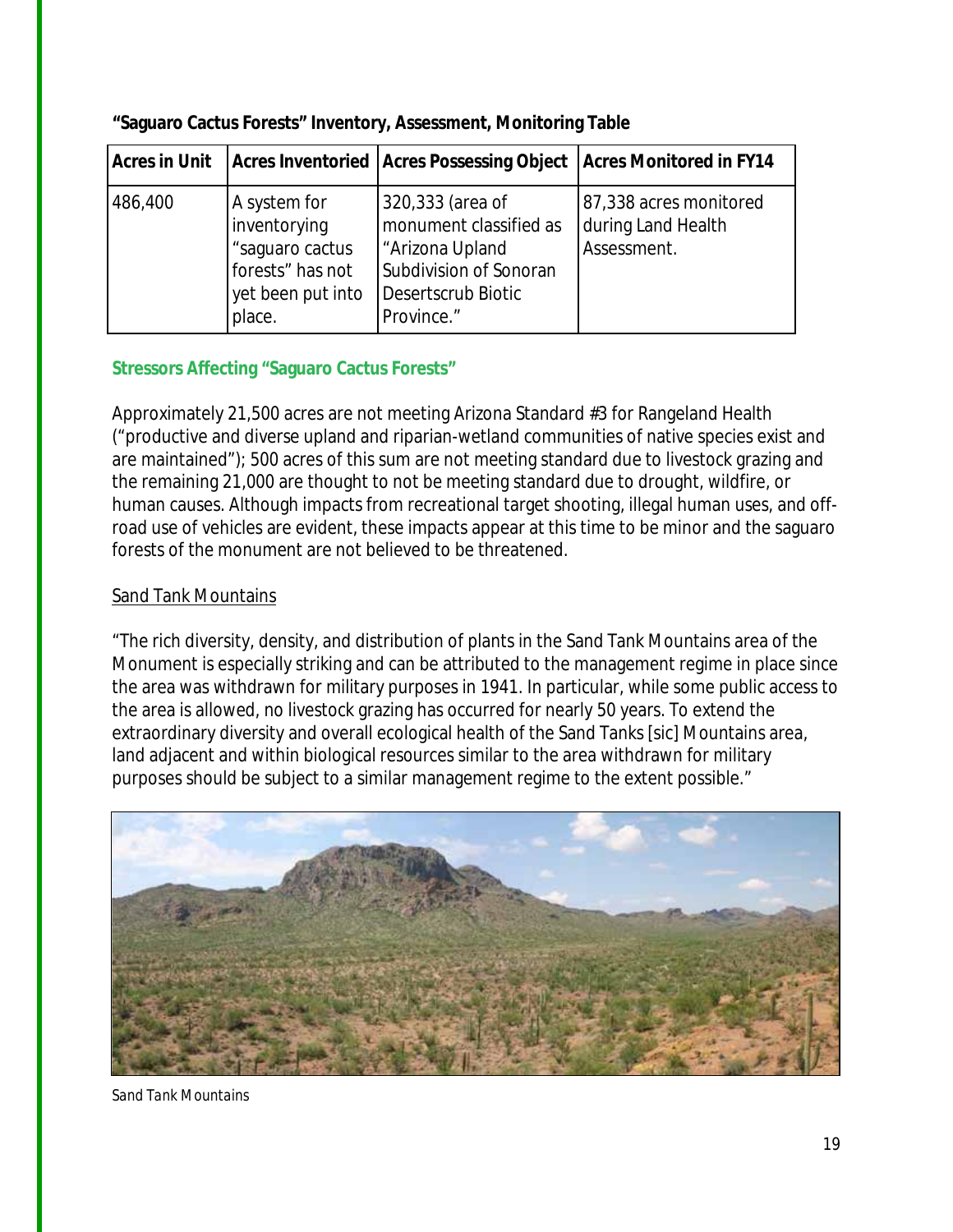#### **"Sand Tank Mountains" Status and Trend Table**

| Status of Resource, Object, or Value | <b>Trend</b> |
|--------------------------------------|--------------|
| Good.                                | Stable.      |

#### **"Sand Tank Mountains" Inventory, Assessment, Monitoring Table**

| <b>Acres in Unit</b> |                                                                                                                                           | Acres Inventoried   Acres Possessing Object | <b>Acres Monitored in FY14</b> |
|----------------------|-------------------------------------------------------------------------------------------------------------------------------------------|---------------------------------------------|--------------------------------|
| 486,400              | 83,554.<br>Vegetation of the<br>Sand Tank<br>Mountains was<br>inventoried in<br>2004-2011 by the<br>Pacific<br>Biodiversity<br>Institute. | 83,554 (approximate<br>area extent)         | $\overline{0}$                 |

#### **Stressors Affecting "Sand Tank Mountains"**

No overt threat to the Sand Tank Mountains of the Sonoran Desert National Monument as described in 2001 is evident. Although impacts from illegal human uses are evident, these impacts appear at this time to be minor and there are no readily observable or known pathogens, climatic factors, or activities that would appear to threaten the Sand Tank Mountains.

#### Scientific Analysis of Plant Species and Climate



"The Monument contains an abundance of packrat middens, allowing for scientific analysis of plant species and climates in past eras. Scientific analysis of the midden [sic] shows that the area received far more precipitation 20,000 years ago, and slowly became more arid. Vegetation for the area changed from juniperoak-pinion pine woodland to the vegetation found today in the Sonoran Desert, although a few plants from the more mesic period, including the Kofa Mountain barberry, Arizona rosewood, and junipers, remain on higher elevations of north-facing slopes."

*Opportunities for scientific study*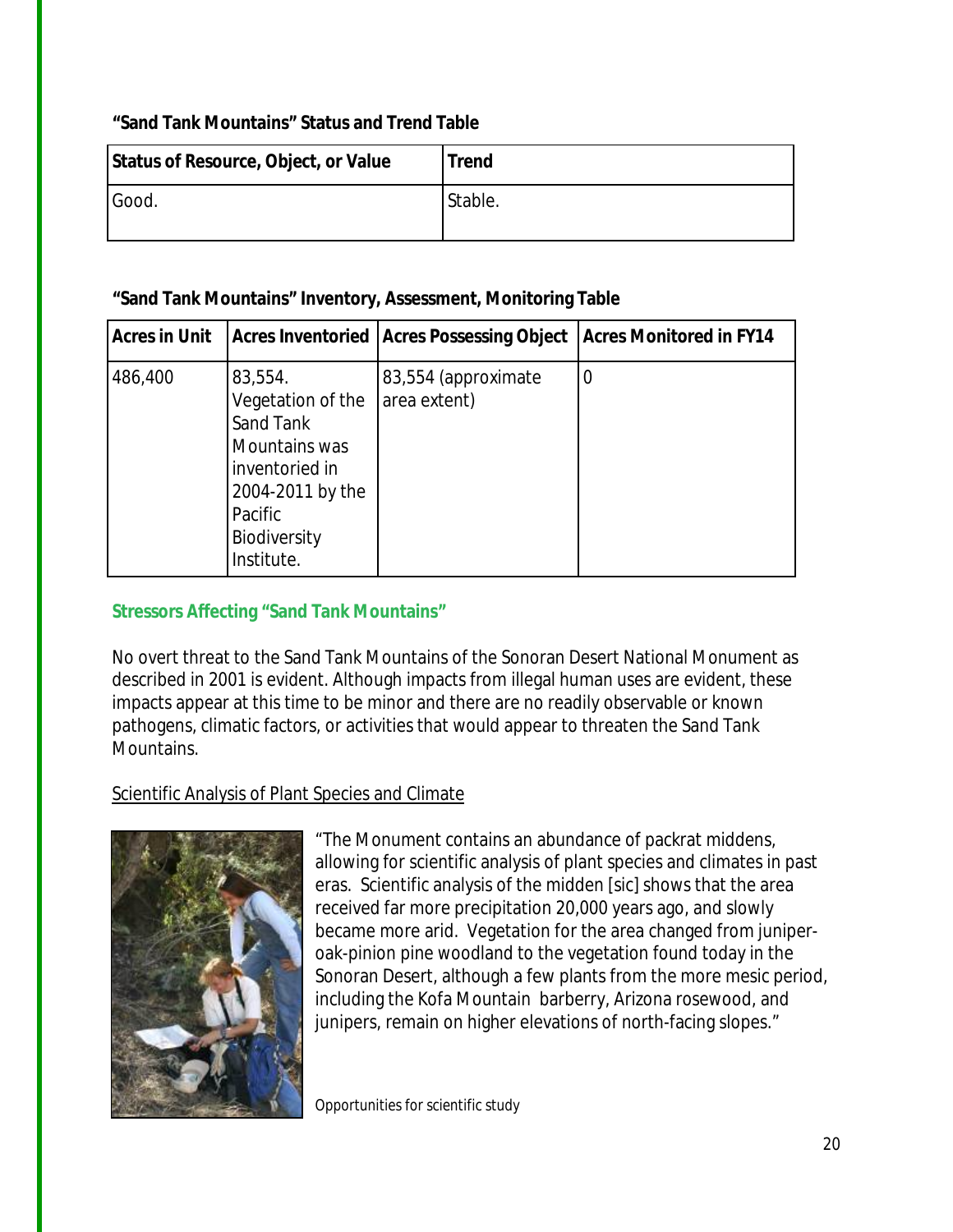#### **"Scientific Analysis of Plant Species and Climate" Status and Trend Table**

| Status of Resource, Object, or Value | <b>Trend</b> |
|--------------------------------------|--------------|
| Good.                                | Stable.      |

#### **"Scientific Analysis of Plant Species and Climate" Inventory, Assessment, Monitoring Table**

|         |         | Acres in Unit   Acres Inventoried   Acres Possessing Object   Acres Monitored in FY14 |
|---------|---------|---------------------------------------------------------------------------------------|
|         | 486,400 |                                                                                       |
| 486,400 |         |                                                                                       |

#### **Stressors Affecting "Scientific Analysis of Plant Species and Climate"**

None.

#### Vegetation Communities: Creosote Bush-Bursage, Desert Grassland, and Washes

"The lower elevations and flatter areas of the Monument contain the creosote-bursage plant community. This plant community thrives in the open expanses between the mountain ranges, and connects the other plant communities together. Rare patches of desert grassland can also be found throughout the Monument, especially in the Sand Tank Mountains area. The washes in the area support a much denser vegetation community than the surrounding desert, including mesquite, ironwood, paloverde, desert honeysuckle, chuparosa, and desert willow, as well as a variety of herbaceous plants. This vegetation offers the dense cover bird species need for successful nesting, foraging, and escape, and birds heavily use the washes during migration."



*Vegetation Communities: Creosote Bush—Bursage*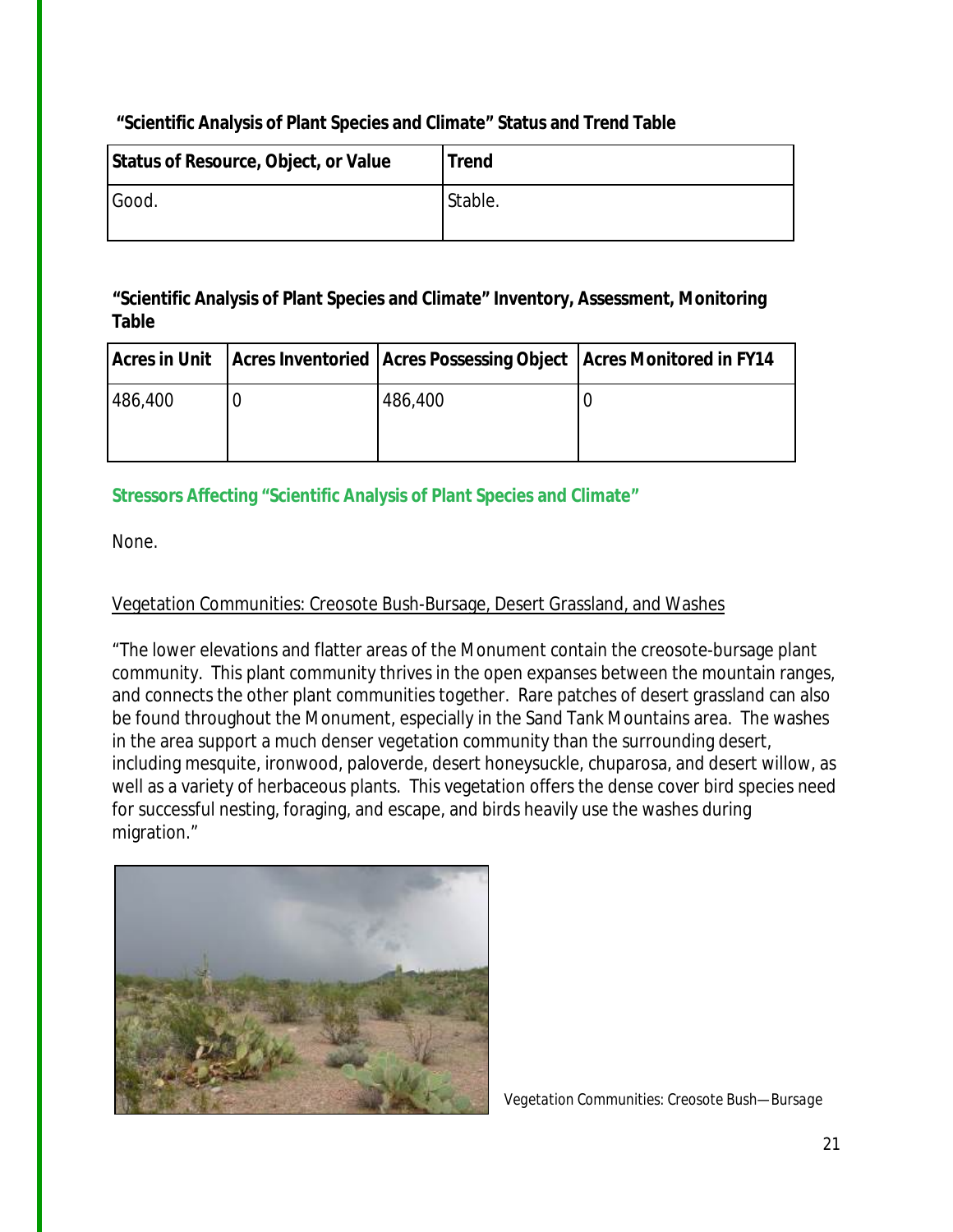**"Vegetation Communities: Creosote Bush-Bursage, Desert Grassland, and Washes" Status and Trend Table**

| Status of Resource, Object, or Value | <b>Trend</b> |
|--------------------------------------|--------------|
| Good.                                | Stable.      |

**"Vegetation Communities: Creosote Bush-Bursage, Desert Grassland, and Washes" Inventory, Assessment, Monitoring Table**

| <b>Acres in Unit</b> | <b>Acres Inventoried</b>      | <b>Acres Possessing Object</b>                                                                                                  | <b>Acres Monitored in FY14</b>                                            |
|----------------------|-------------------------------|---------------------------------------------------------------------------------------------------------------------------------|---------------------------------------------------------------------------|
| 486,400              | 166,067                       | 166,067 (area of<br>monument not classified<br>as "Arizona Upland<br>Subdivision of Sonoran<br>Desertscrub Biotic<br>Province." | 151,643 acres monitored<br>during Land Health<br>Assessment.<br>490 miles |
|                      | 490 miles of<br>desert washes | Total miles/acres of<br>desert washes has not<br>been determined.                                                               |                                                                           |

#### **Stressors Affecting "Scientific Analysis of Plant Species and Climate"**

Approximately 106,000 acres of the creosote-bursage plant community are not meeting Arizona Standard #3 for Rangeland Health ("productive and diverse upland and riparianwetland communities of native species exist and are maintained"); 8,000 acres of this sum are not meeting standard due to livestock grazing and the remaining 98,000 acres are thought to not be meeting standard due to drought, wildfire, or human causes. Approximately 294 miles of desert washes did not achieve rangeland health standards, with livestock grazing cited as the probable cause for 12 of these miles. Although impacts from recreational target shooting, illegal human uses, and off-road use of vehicles are evident, the vegetation communities and desert washes of the Sonoran Desert National Monument are not believed to be threatened.

#### Wildlife

"The diverse plant communities present in the Monument support a wide variety of wildlife, including the endangered Sonoran pronghorn, a robust population of desert bighorn sheep, especially in the Maricopa Mountains area, and other mammalian species such as mule deer,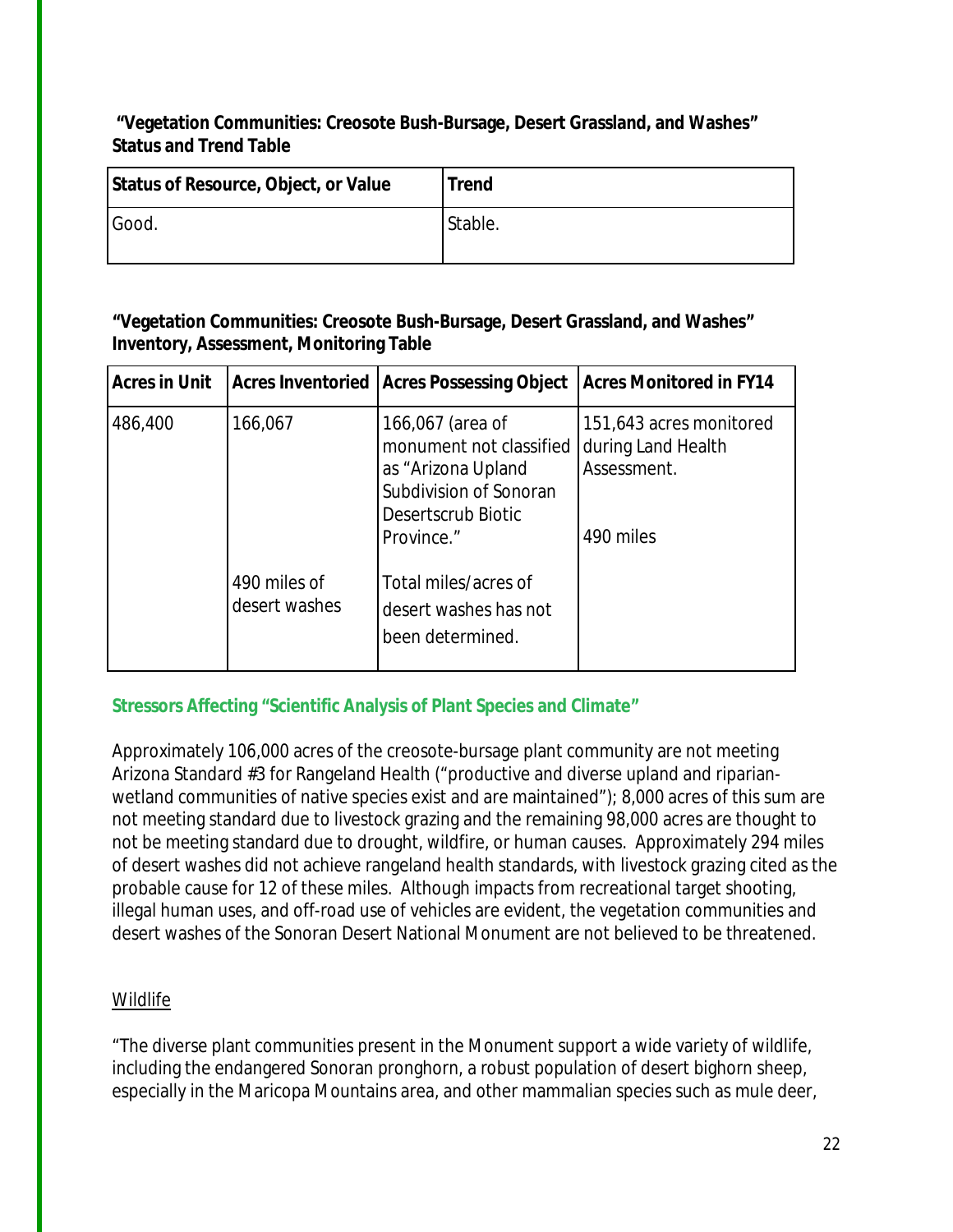javelina, mountain lion, gray fox, and bobcat. Bat species within the Monument include the endangered lessesr long-nosed bat, the California leaf-nosed bat, and the cave myotis. Over 200 species of [song] birds are found in the Monument, including 59 species known to nest in



the Vekol Valley area. Numerous species of raptors and owls inhabit the Monument, including the elf owl and the western screech owl. The Monument also supports a diverse array of reptiles and amphibians, including the Sonoran desert tortoise and the red-backed whiptail. The BLM has designated approximately 25,000 acres of land in the Maricopa Mountains area as critical habitat for the desert tortoise. The Vekol Valley and Sand Tank Mountain areas contain especially diverse and robust *Collared Peccary* populations of amphibians. During summer rainfall events, thousands of Sonoran green toads in the Vekol Valley can be heard moving around and calling out."

#### **"Wildlife" Status and Trend Table**

| Status of Resource, Object, or Value | <b>Trend</b> |
|--------------------------------------|--------------|
| Good.                                | Stable.      |

#### **"Wildlife" Inventory, Assessment, Monitoring Table**

| Acres in Unit |         | Acres Inventoried   Acres Possessing Object   Acres Monitored in FY14 |
|---------------|---------|-----------------------------------------------------------------------|
| 486,400       | 486,400 | 20,000 acres monitored for<br>terrestrial wildlife habitat            |

#### **Stressors Affecting "Wildlife"**

No overt threat to wildlife of the Sonoran Desert National Monument as described in 2001 is evident. Although impacts from illegal human uses are evident, these impacts appear at this time to be minor and there are no readily observable or known pathogens, climatic factors, or activities that would appear to threaten wildlife of the monument.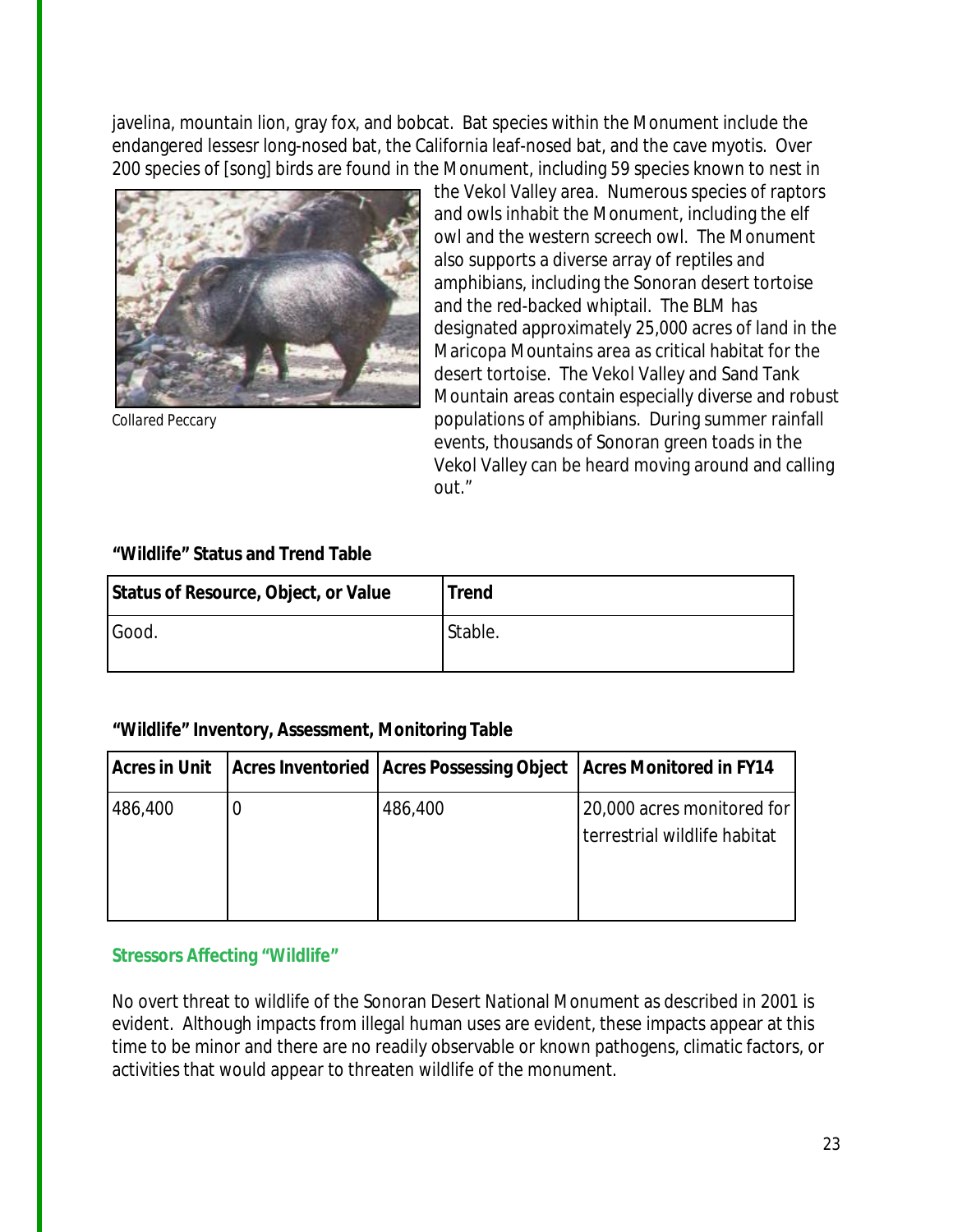#### Archaeological and Historic Sites

"The Monument also contains many significant archaeological and historic sites, including rock art sites, lithic quarries, and scattered artifacts. Vekol Wash is believed to have been an important prehistoric travel and trade corridor between the Hohokam and tribes located in what is now Mexico. Signs of large villages and permanent habitat [ation] sites occur throughout the area, and particularly along the bajadas of the Table Top Mountains. Occupants of these villages were the ancestors of today's O'odham, Quechan, Cocopah, Maricopa, and other tribes. The Monument also contains a much used trail corridor 23 miles long in which are found remnants of several important historic trails, including the Juan Bautista de Anza National Historic Trail (NHT), the Mormon Battalion Trail, and the Butterfield Overland Stage Route."



*Papago Indian Chief Mine*

**"Archaeological and Historic Sites" Status and Trend Table**

| Status of Resource, Object, or Value | Trend   |
|--------------------------------------|---------|
| Good.                                | Stable. |

#### **"Archaeological and Historic Sites" Inventory, Assessment, Monitoring Table**

| Acres in Unit |                                                                | <b>Acres Inventoried Acres Possessing Object Acres Monitored in FY14</b> |                                      |
|---------------|----------------------------------------------------------------|--------------------------------------------------------------------------|--------------------------------------|
| 486,400       | 29,708 acres / 291   486,400<br>recorded cultural<br>resources |                                                                          | 26 prehistoric and historic<br>sites |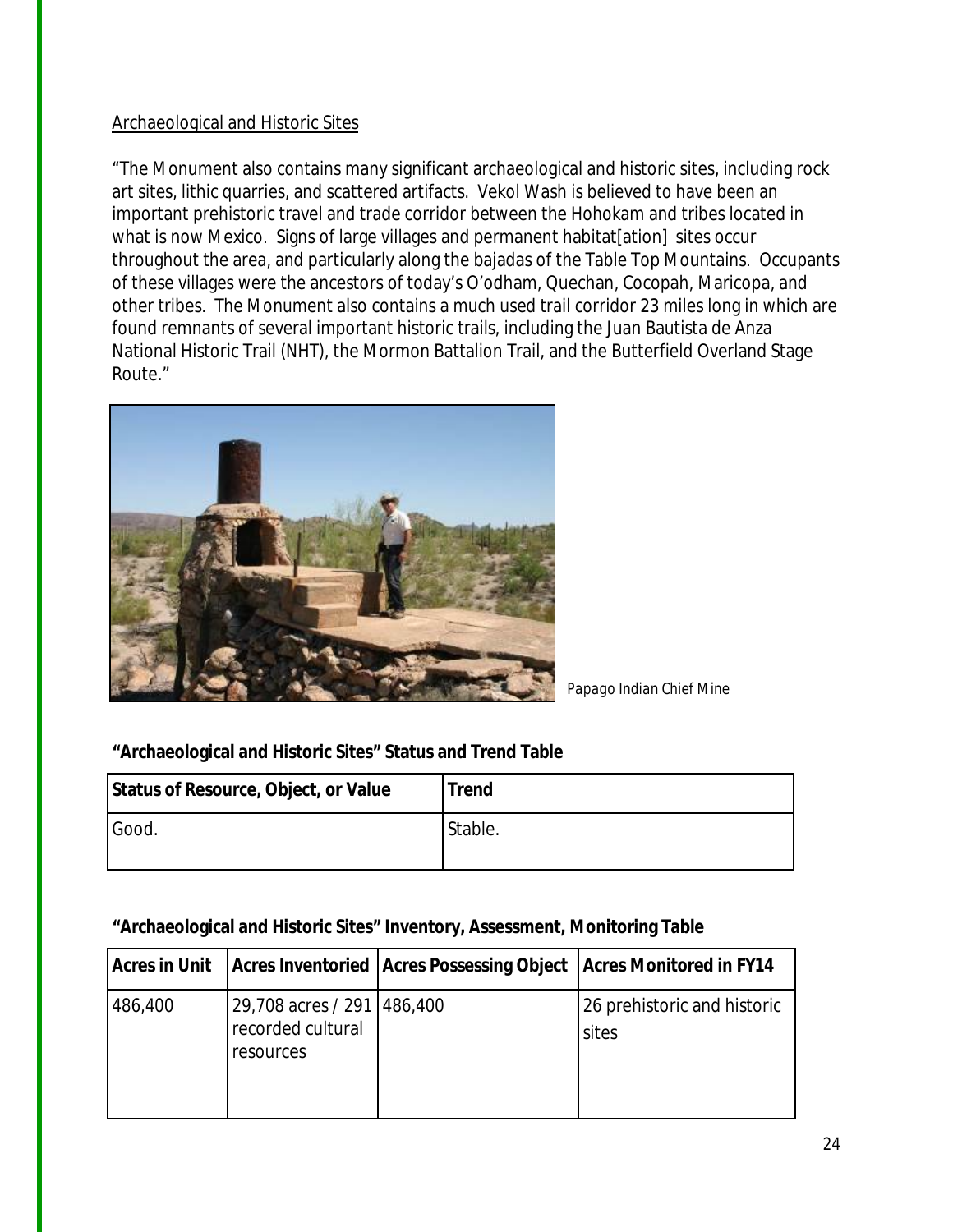#### **Stressors Affecting "Archaeological and Historic Sites"**

No overt threat to the archaeological and historic sites of the Sonoran Desert National Monument as described in 2001 is evident. Although impacts from illegal human uses are evident, these impacts appear at this time to be minor and there are no readily observable or known pathogens, climatic factors, or activities that would appear to threaten archaeological and historic sites of the monument.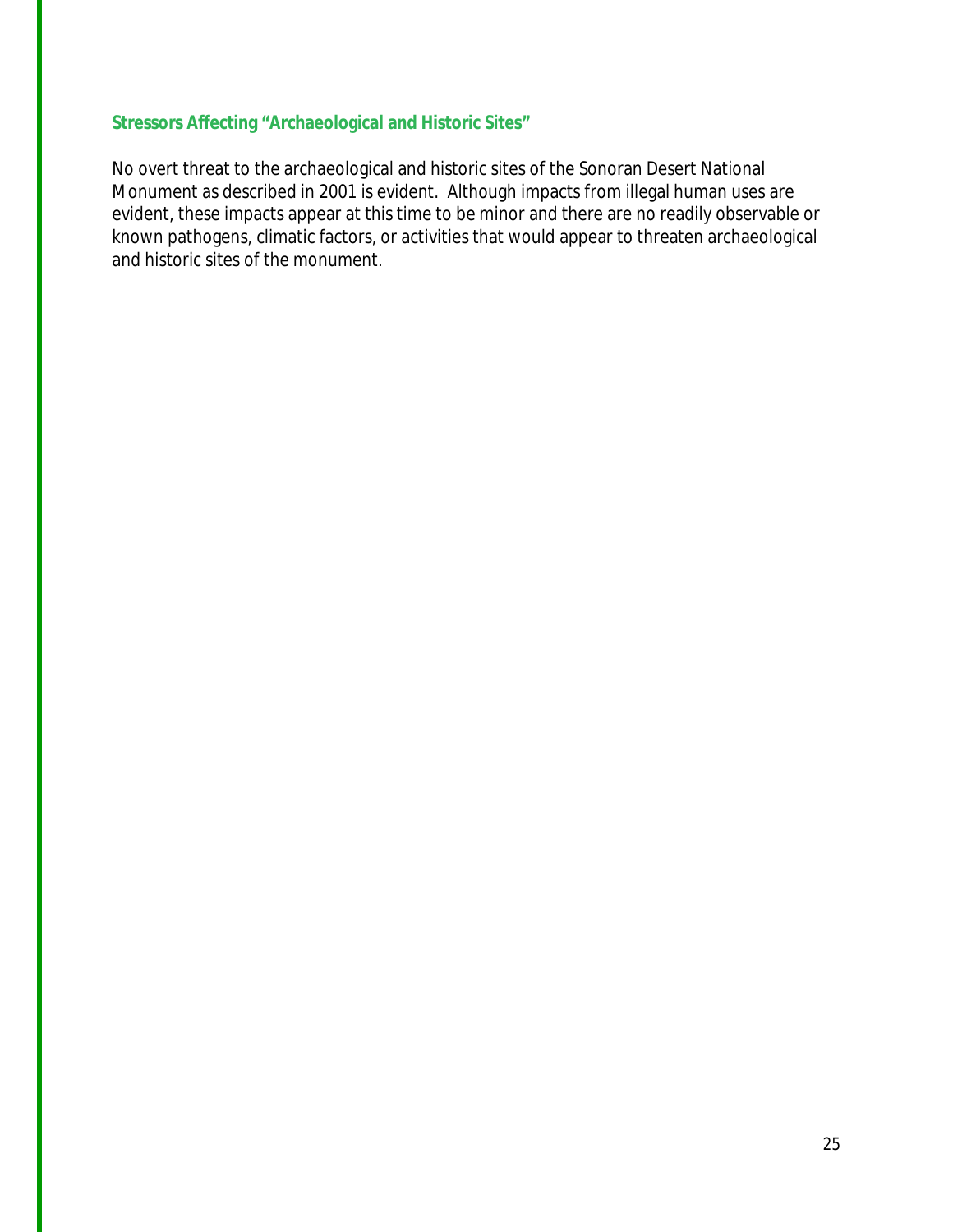## Summary of Performance Measures 6

Although detailed inventory and monitoring protocols specifically designed for the eight objects of the Sonoran Desert National Monument have yet to be devised and put into place, inventory and monitoring for related resource program areas — such as for rangeland health assessments, wilderness condition, recreation uses, and wildlife habitat — is ongoing and has not indicated potential threats to either the status or trend of monument objects. Accordingly, the general status of monument objects is regarded as "Good" and the trend as "Stable."

| Summary Table*                                      |               |              |  |  |
|-----------------------------------------------------|---------------|--------------|--|--|
| Resource, Object, or Value                          | <b>Status</b> | <b>Trend</b> |  |  |
| <b>Functioning Desert Ecosystem</b>                 | Good          | Stable       |  |  |
| Diversity of Plant and Animal<br>Species            | Good          | Stable       |  |  |
| Saguaro Cactus Forests                              | Good          | Stable       |  |  |
| <b>Sand Tank Mountains</b>                          | Good          | Stable       |  |  |
| Scientific Analysis of Plant<br>Species and Climate | Good          | Stable       |  |  |
| <b>Vegetation Communities</b>                       | Good          | Stable       |  |  |
| Wildlife                                            | Good          | Stable       |  |  |
| Archaeological and Historic<br><b>Sites</b>         | Good          | Stable       |  |  |

\*This table is a synthesis of the individual object/value status tables in the "Objects, Values, and Stressors" section.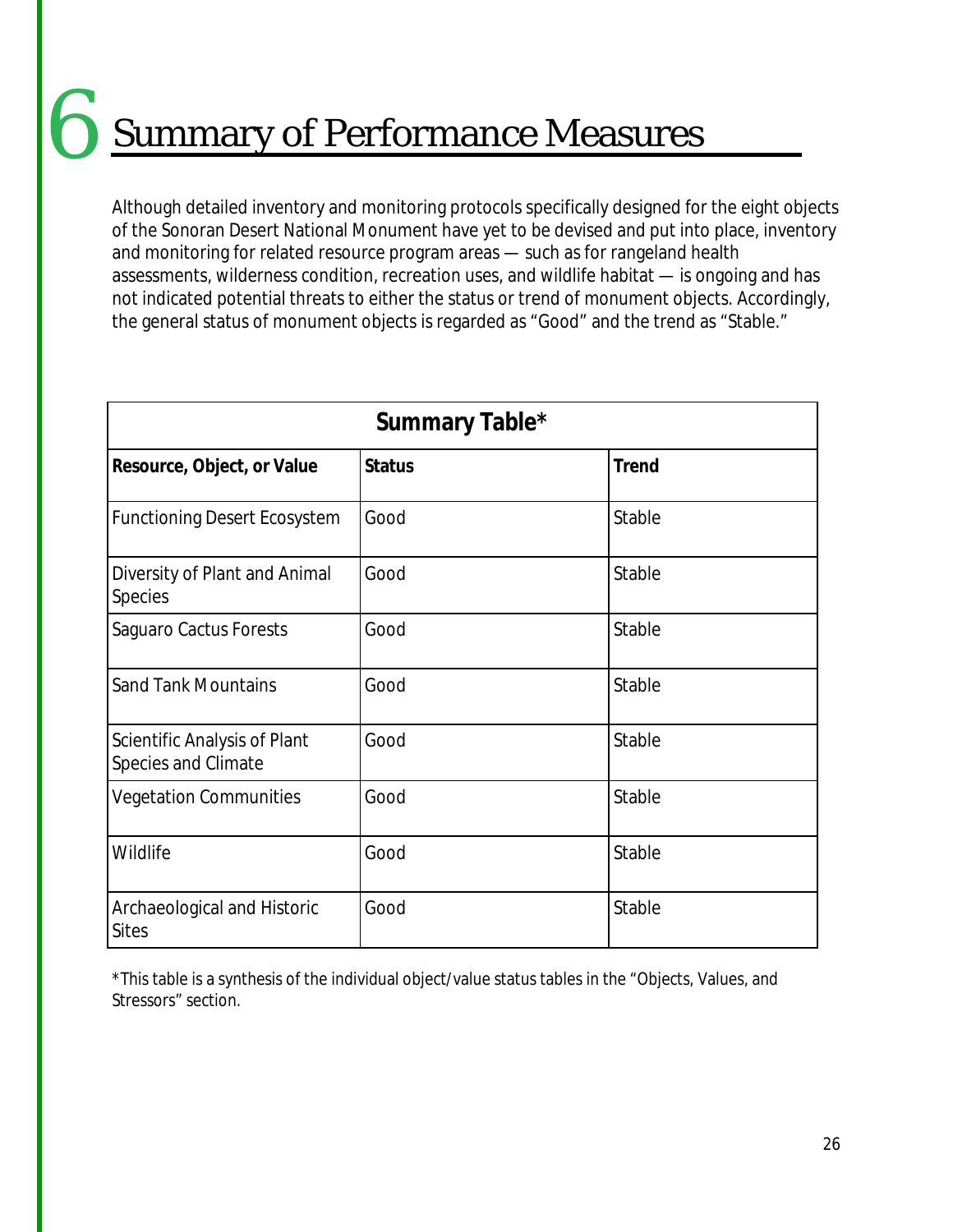# Manager's Letter

7

During fiscal year 2014 the Sonoran Desert National Monument completed the five-year implementation strategy for its Record of Decision and Approved Resource Management Plan signed on September 14, 2012. Monument staff continued to address impacts to resources caused by illegal, borderlands-related activities; hosted the Director of the Bureau of Land Management on a tour of the southern portions of the monument; completed a land health evaluation of livestock grazing allotments bisected by the monument; worked to address recreational target shooting through partnership with Tread Lightly! and the Sonoran Landscape Project; and addressed two lawsuits entered in federal district court over decisions made in the resource management plan relating to livestock grazing and recreational target shooting on the monument.

Looking toward fiscal year 2015, the primary focus areas for the annual program of work on the Sonoran Desert National Monument continues to be addressing impacts from Borderlandsrelated issues, partnership building to address impacts of recreational target shooting, implementing travel management on the monument, and addressing a "temporary" vehicle closure implemented in 2008 for a popular area of the monument damaged by off-road vehicle use. This area, which includes the Juan Bautista de Anza National Historic Trail and the route of the 19th-century Butterfield Overland Mail, is a natural attraction for the public and will be important in promoting the benefits of the Sonoran Desert National Monument and National Landscape Conservation System in years to come.